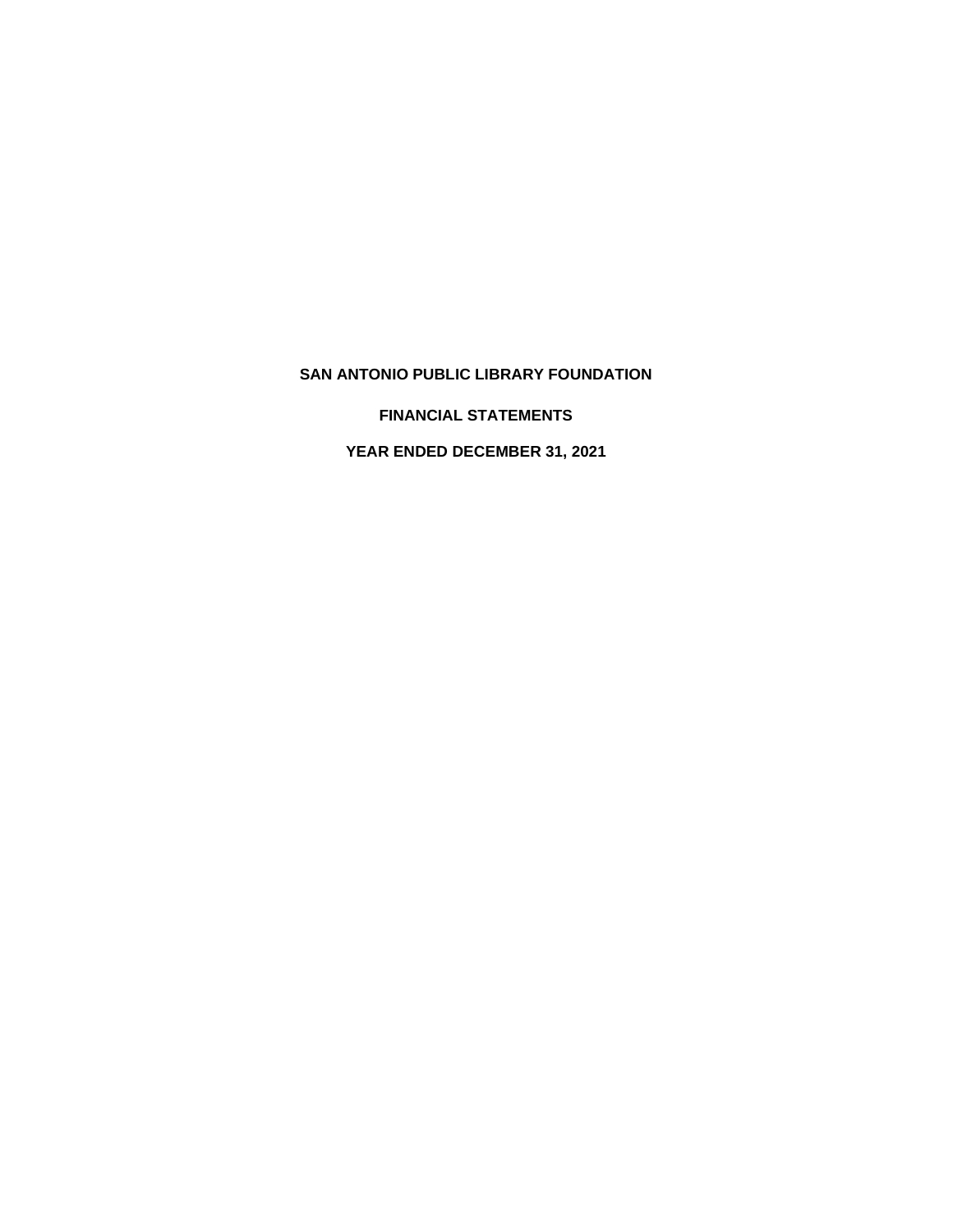# **FINANCIAL STATEMENTS**

# Year Ended December 31, 2021

# **Table of Contents**

# Page No.

| <b>Financial statements</b> |  |
|-----------------------------|--|
|                             |  |
|                             |  |
|                             |  |
|                             |  |
|                             |  |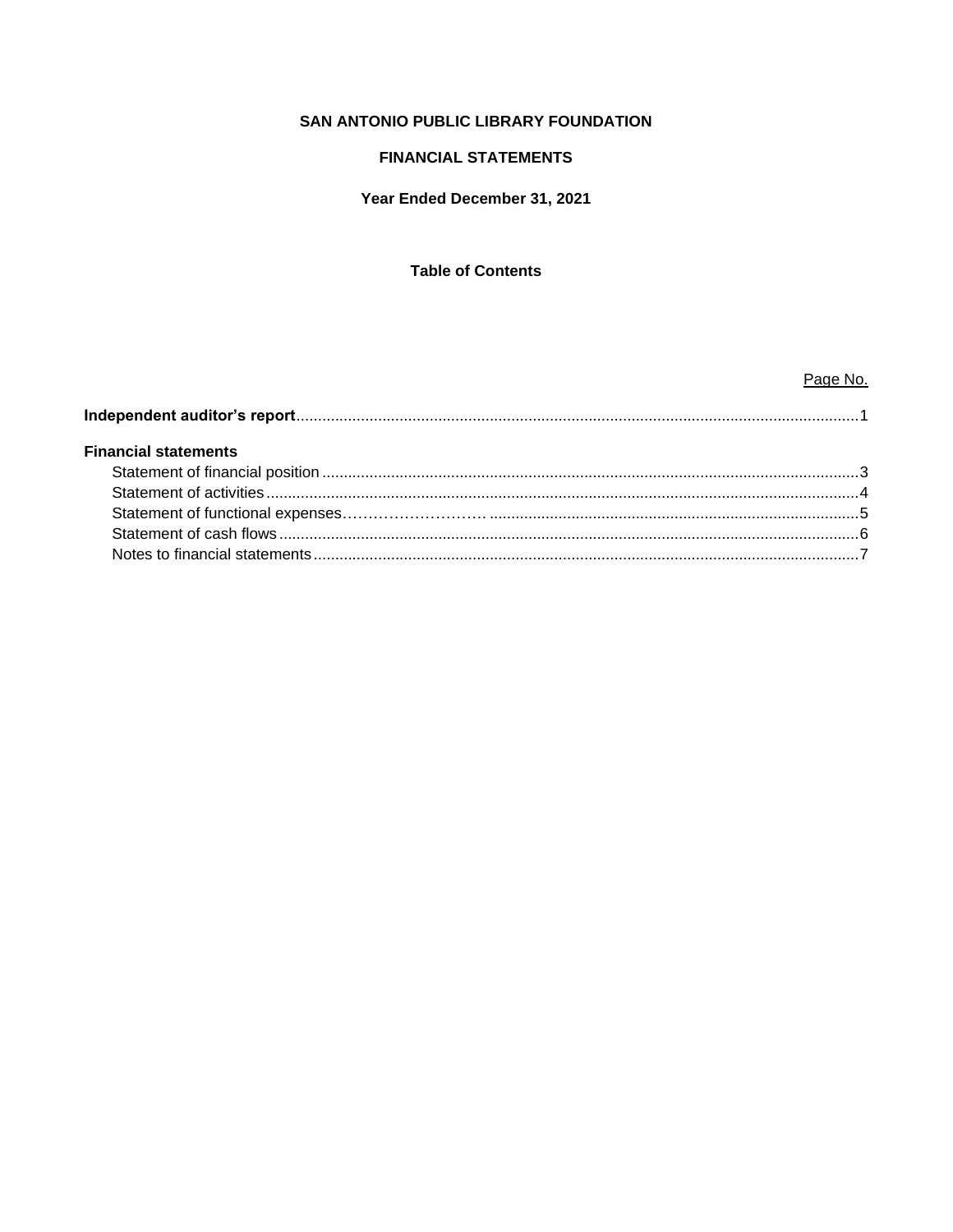

**Independent Auditor's Report**

To the Board of Directors San Antonio Public Library Foundation

## **Opinion**

We have audited the accompanying financial statements of San Antonio Public Library Foundation (a nonprofit organization), which comprise the statements of financial position as of December 31, 2021 and 2020, the related statements of activities and functional expenses for the year ended December 31, 2021, the statements of cash flows for the years ended December 31, 2021 and 2020, and the related notes to the financial statements.

In our opinion, the financial statements referred to above present fairly, in all material respects, the financial position of San Antonio Public Library Foundation as of December 31, 2021 and 2020, and the changes in its net assets for the year ended December 31, 2021, and its cash flows for the years ended December 31, 2021 and 2020 in accordance with accounting principles generally accepted in the United States of America.

## **Basis for Opinion**

We conducted our audit in accordance with auditing standards generally accepted in the United States of America. Our responsibilities under those standards are further described in the Auditor's Responsibilities for the Audit of the Financial Statements section of our report. We are required to be independent of San Antonio Public Library Foundation and to meet our other ethical responsibilities in accordance with the relevant ethical requirements relating to our audit. We believe that the audit evidence we have obtained is sufficient and appropriate to provide a basis for our audit opinion.

## **Responsibilities of Management for the Financial Statements**

Management is responsible for the preparation and fair presentation of the financial statements in accordance with accounting principles generally accepted in the United States of America, and for the design, implementation, and maintenance of internal control relevant to the preparation and fair presentation of financial statements that are free from material misstatement, whether due to fraud or error.

In preparing the financial statements, management is required to evaluate whether there are conditions or events, considered in the aggregate, that raise substantial doubt about San Antonio Public Library Foundation's ability to continue as a going concern within one year after the date that the financial statements are available to be issued.

## **Auditor's Responsibilities for the Audit of the Financial Statements**

Our objectives are to obtain reasonable assurance about whether the financial statements as a whole are free from material misstatement, whether due to fraud or error, and to issue an auditor's report that includes our opinion. Reasonable assurance is a high level of assurance but is not absolute assurance and therefore is not a guarantee that an audit conducted in accordance with generally accepted auditing standards will always detect a material misstatement when it exists. The risk of not detecting a material misstatement resulting from fraud is higher than for one resulting from error, as fraud may involve collusion, forgery, intentional omissions, misrepresentations, or the override of internal control. Misstatements, including omissions, are considered material if there is a substantial likelihood that, individually or in the aggregate, they would influence the judgment made by a reasonable user based on the financial statements.

> Lincoln Center 7800 W Interstate 10, Ste. 630 San Antonio, TX 78230-4750 210-979-7600 FAX 210-979-7679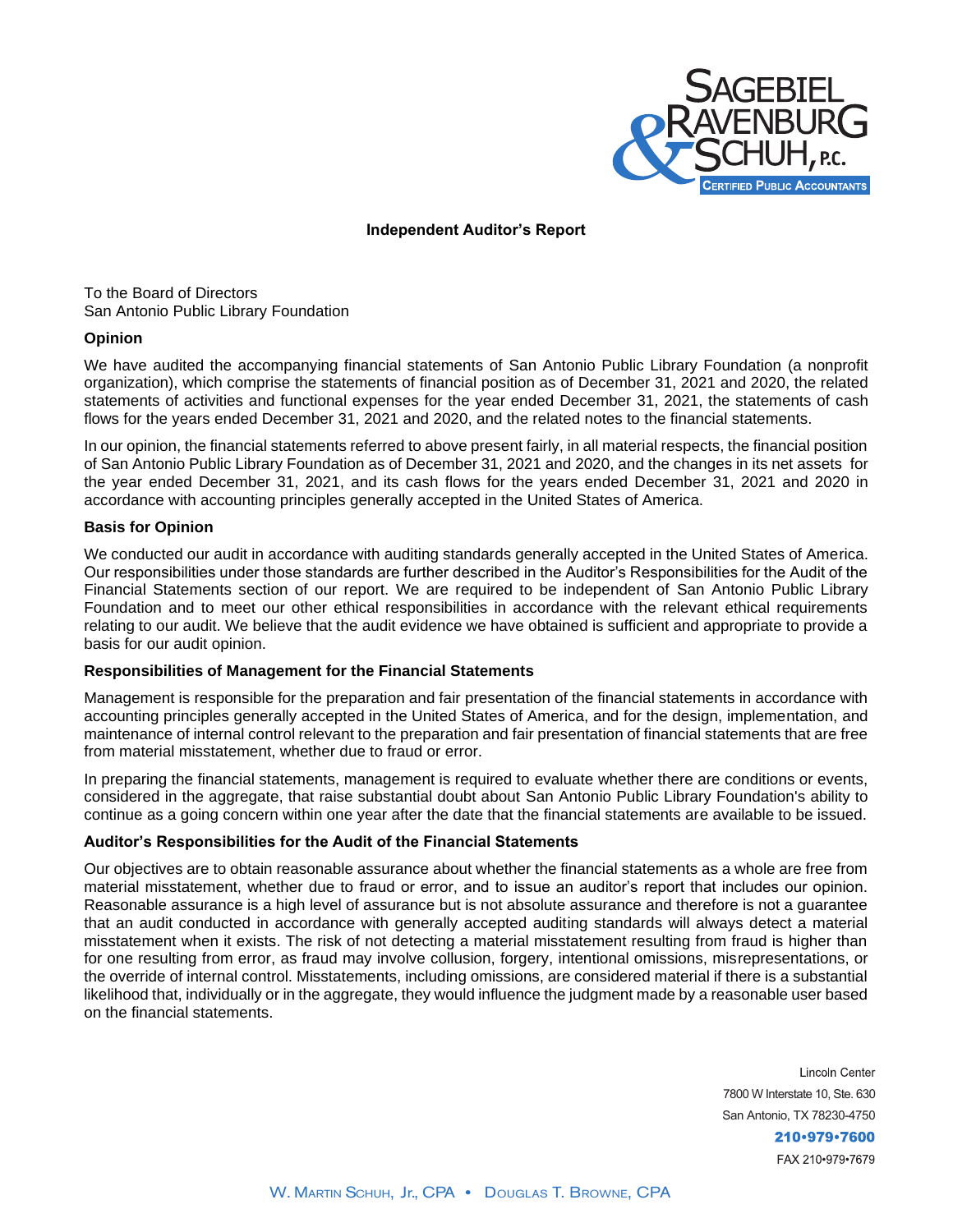## **Auditor's Responsibilities for the Audit of the Financial Statements** (Continued)

In performing an audit in accordance with generally accepted auditing standards, we:

- Exercise professional judgment and maintain professional skepticism throughout the audit.
- Identify and assess the risks of material misstatement of the financial statements, whether due to fraud or error, and design and perform audit procedures responsive to those risks. Such procedures include examining, on a test basis, evidence regarding the amounts and disclosures in the financial statements.
- Obtain an understanding of internal control relevant to the audit in order to design audit procedures that are appropriate in the circumstances, but not for the purpose of expressing an opinion on the effectiveness of San Antonio Public Library Foundation's internal control. Accordingly, no such opinion is expressed.
- Evaluate the appropriateness of accounting policies used and the reasonableness of significant accounting estimates made by management, as well as evaluate the overall presentation of the financial statements.
- Conclude whether, in our judgment, there are conditions or events, considered in the aggregate, that raise substantial doubt about San Antonio Public Library Foundation's ability to continue as a going concern for a reasonable period of time.

We are required to communicate with those charged with governance regarding, among other matters, the planned scope and timing of the audit, significant audit findings, and certain internal control related matters that we identified during the audit.

## **Report on Summarized Comparative Information**

We have previously audited San Antonio Public Library Foundation's 2020 financial statements, and we expressed an unmodified audit opinion on those audited financial statements in our report dated April 21, 2021. In our opinion, the summarized comparative information presented herein as of and for the year ended December 31, 2020, is consistent, in all material respects, with the audited financial statements from which it has been derived.

Sagebiel, Ravenburg & Schol, P.C.

San Antonio, Texas April 6, 2022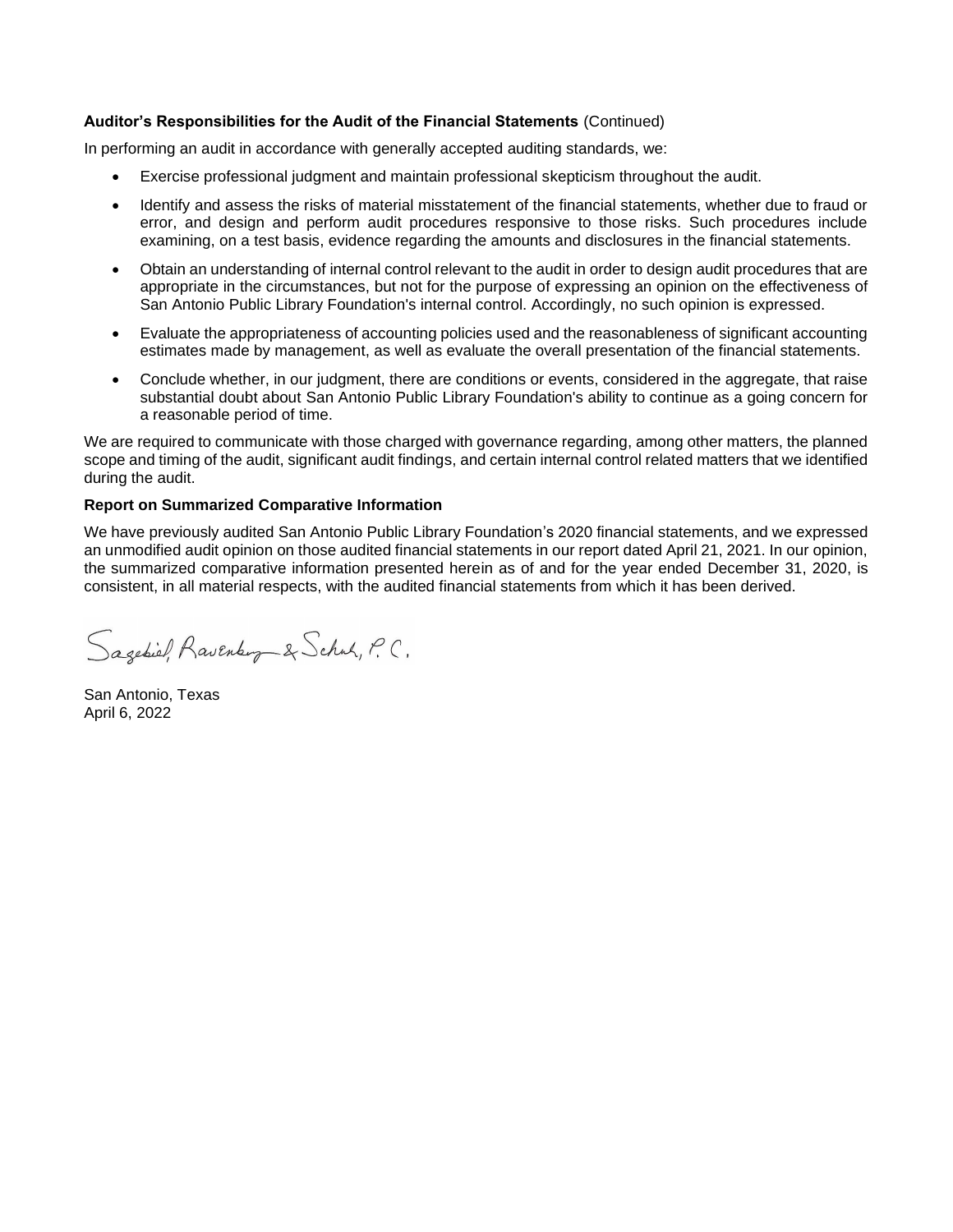# **STATEMENT OF FINANCIAL POSITION**

## **December 31, 2021 and 2020**

| <b>ASSETS</b>                                                                                                                                           | 2021                                         | 2020                                      |
|---------------------------------------------------------------------------------------------------------------------------------------------------------|----------------------------------------------|-------------------------------------------|
| <b>Current assets:</b><br>Cash and cash equivalents<br>Investments, unrestricted and undesignated                                                       | \$<br>898,913<br>342,246                     | \$<br>692,349<br>301,058                  |
| Contributions receivable<br>Pledges and grants receivable, current<br>Prepaid expenses and other current assets                                         | 4,560<br>15,000<br>7,650                     | 6,694<br>15,000<br>5,450                  |
| <b>Total current assets</b>                                                                                                                             | 1,268,369                                    | 1,020,551                                 |
| Pledges and grants receivable, long-term, net                                                                                                           | 4,917                                        | 19,586                                    |
| <b>Property and equipment:</b><br>Office and other equipment<br>Shook property                                                                          | 262,907<br>751,166                           | 234,958<br>751,166                        |
| Artwork                                                                                                                                                 | 605,000                                      | 610,000                                   |
| Total property and equipment<br>Less accumulated depreciation<br>Net property and equipment                                                             | 1,619,073<br>(395, 717)<br>1,223,356         | 1,596,124<br>(340, 182)<br>1,255,942      |
| Investments, with donor restrictions                                                                                                                    | 984,263                                      |                                           |
| Investments, endowment:<br>Investments, without donor restrictions<br>Investments, with donor restrictions<br>Total investments, endowment              | 802,473<br>4,468,584<br>5,271,057            | 705,657<br>4,087,742<br>4,793,399         |
| Beneficial interest in perpetual trust                                                                                                                  | 324,241                                      | 316,554                                   |
| <b>Total assets</b>                                                                                                                                     | 9,076,203<br>\$.                             | 7,406,032<br>\$.                          |
| <b>LIABILITIES AND NET ASSETS</b>                                                                                                                       |                                              |                                           |
| <b>Current liabilities:</b><br>Accounts payable<br>Accrued expenses<br>Grants payable to San Antonio Public Library<br><b>Total current liabilities</b> | \$<br>58,653<br>12,082<br>262,739<br>333,474 | \$<br>19,959<br>3,255<br>29,067<br>52,281 |
| Net assets:<br>Without donor restrictions:                                                                                                              |                                              |                                           |
| Undesignated<br>Board-designated                                                                                                                        | 2,048,516<br>802,473                         | 1,962,083<br>705,657                      |
| Total net assets without donor restrictions<br>With donor restrictions:<br>Time or purpose restrictions                                                 | 2,850,989<br>3,317,863                       | 2,667,740<br>2,112,134                    |
| Restrictions that are perpetual in nature                                                                                                               | 2,573,877                                    | 2,573,877                                 |
| Total net assets with donor restrictions<br>Total net assets                                                                                            | 5,891,740<br>8,742,729                       | 4,686,011<br>7,353,751                    |
| Total liabilities and net assets                                                                                                                        | 9,076,203<br>\$                              | \$7,406,032                               |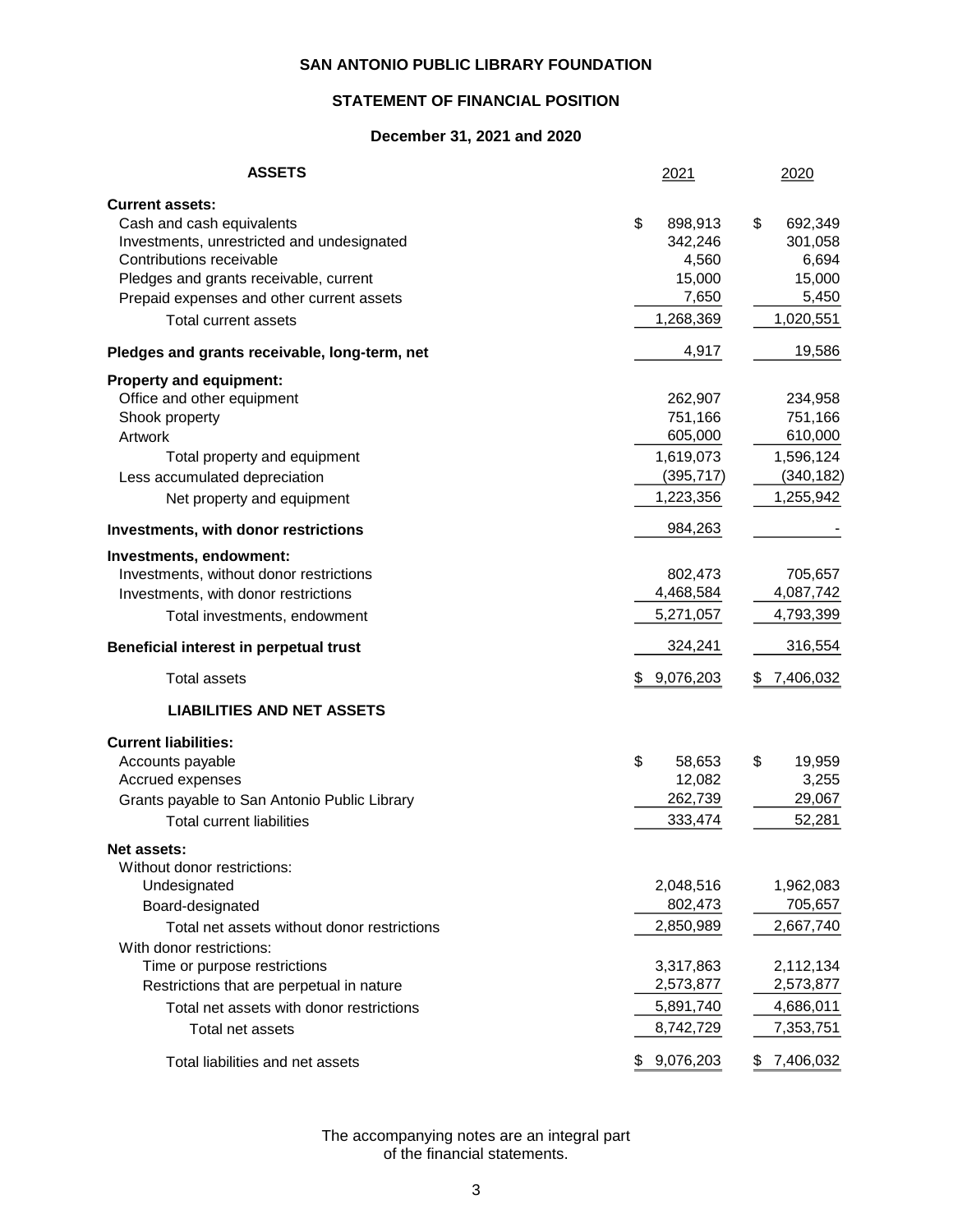## **STATEMENT OF ACTIVITIES**

## **Year Ended December 31, 2021**

# (With Comparative Totals For Year Ended December 31, 2020)

|                                             | Without         | With            |                 |                 |
|---------------------------------------------|-----------------|-----------------|-----------------|-----------------|
|                                             | Donor           | Donor           |                 | Total           |
|                                             | Restrictions    | Restrictions    | 2021            | 2020            |
| <b>Public support and revenue:</b>          |                 |                 |                 |                 |
| Special events:                             |                 |                 |                 |                 |
| Gross revenue                               | \$<br>241,901   | \$              | \$<br>241,901   | \$<br>78,029    |
| Less direct expenses                        | (125, 492)      |                 | (125, 492)      | (28, 315)       |
| Net special events support                  | 116,409         |                 | 116,409         | 49,714          |
| Contributions                               | 359,239         | 1,058,176       | 1,417,415       | 642,918         |
| In-kind contributions                       | 31,866          |                 | 31,866          | 24,858          |
| Paycheck Protection Program grant           | 46,300          |                 | 46,300          | 36,800          |
| Miscellaneous income                        | 895             |                 | 895             | 1,979           |
| Loss on sale of artwork                     | (4,750)         |                 | (4,750)         |                 |
| Investment returns, net                     | 210,889         | 811,034         | 1,021,923       | 496,207         |
| Total public support                        | 760,848         | 1,869,210       | 2,630,058       | 1,252,476       |
| Net assets released from restrictions:      |                 |                 |                 |                 |
| Restrictions satisfied by payments          | 698,295         | (698, 295)      |                 |                 |
| Total public support and revenue            | 1,459,143       | 1,170,915       | 2,630,058       | 1,252,476       |
| <b>Expenses:</b>                            |                 |                 |                 |                 |
| Program services                            | 990,943         |                 | 990,943         | 1,232,527       |
| General and administrative                  | 104,476         |                 | 104,476         | 207,137         |
| Fundraising                                 | 180,475         |                 | 180,475         | 136,117         |
| <b>Total expenses</b>                       | 1,275,894       |                 | 1,275,894       | 1,575,781       |
| Change in net assets before change in       |                 |                 |                 |                 |
| value of split-interest agreement           | 183,249         | 1,170,915       | 1,354,164       | (323, 305)      |
| Change in value of split-interest agreement |                 | 34,814          | 34,814          | 20,753          |
| Change in net assets                        | 183,249         | 1,205,729       | 1,388,978       | (302, 552)      |
| Net assets at beginning of year             | 2,667,740       | 4,686,011       | 7,353,751       | 7,656,303       |
| Net assets at end of year                   | 2,850,989<br>\$ | 5,891,740<br>\$ | \$<br>8,742,729 | \$<br>7,353,751 |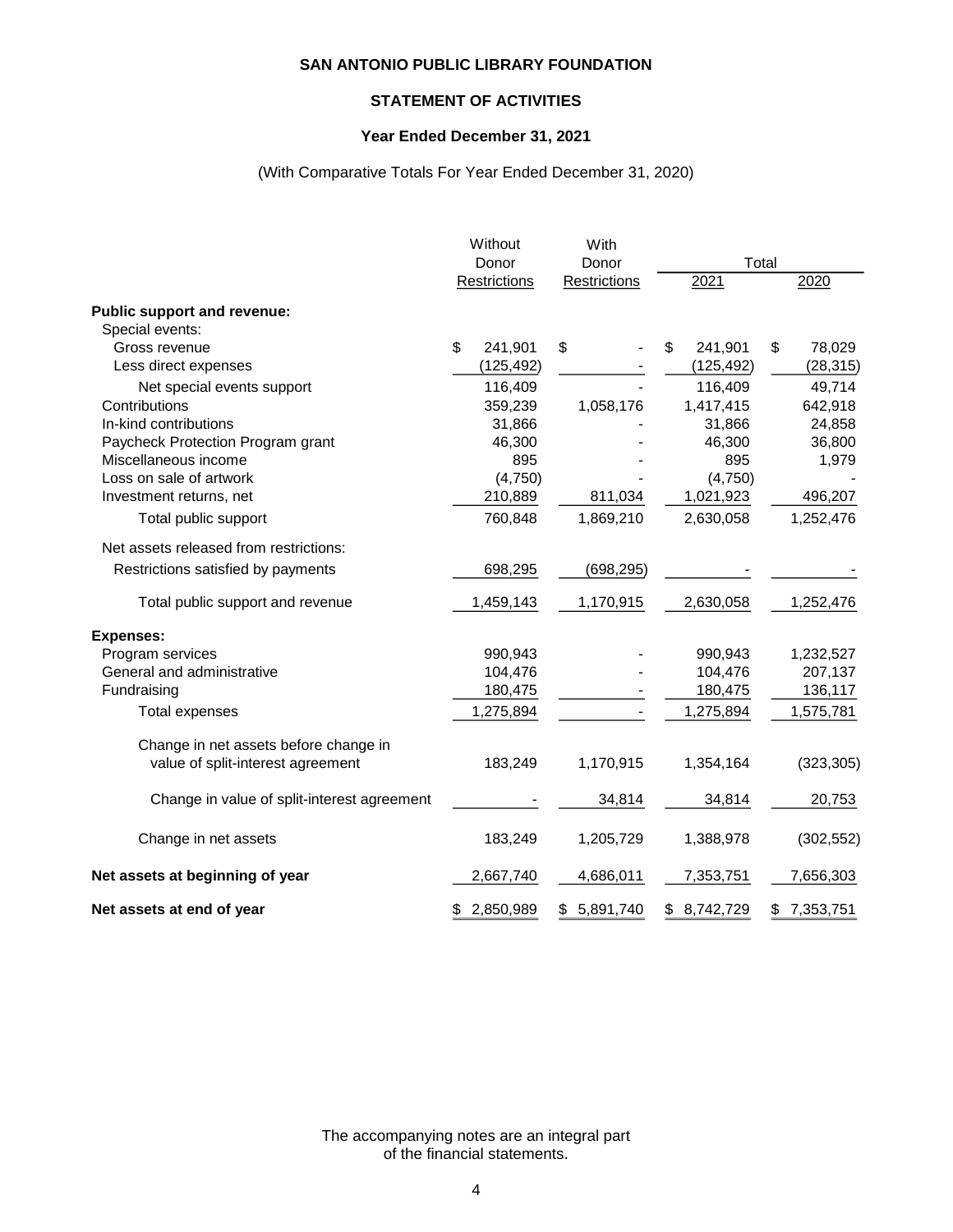# **STATEMENT OF FUNCTIONAL EXPENSES**

# **Year Ended December 31, 2021**

# (With Comparative Totals For Year Ended December 31, 2020)

|                                          | Program       | General and |                |    |             | Total |           |    |           |
|------------------------------------------|---------------|-------------|----------------|----|-------------|-------|-----------|----|-----------|
|                                          | Services      |             | Administrative |    | Fundraising |       | 2021      |    | 2020      |
| Salaries and wages                       | \$<br>176,399 | \$          | 44,099         | \$ | 73,500      | S     | 293,998   | \$ | 215,991   |
| <b>Employee benefits</b>                 | 15,399        |             | 3,850          |    | 6,416       |       | 25,665    |    | 11,596    |
| Payroll taxes                            | 16,283        |             | 4,071          |    | 6,785       |       | 27,139    |    | 22,212    |
| Total salaries and related expenses      | 208,081       |             | 52,020         |    | 86,701      |       | 346,802   |    | 249,799   |
| <b>Bad debts</b>                         |               |             |                |    |             |       |           |    | 71,120    |
| <b>Contract services</b>                 | 2,204         |             | 275            |    | 276         |       | 2,755     |    | 61,965    |
| Hospitality                              | 5,027         |             | 2,793          |    | 3,351       |       | 11,171    |    | 4,991     |
| Expenses to/for the S.A. Public Library: |               |             |                |    |             |       |           |    |           |
| Direct cash contributions to the Library | 656,393       |             |                |    |             |       | 656,393   |    | 882,195   |
| Expenses paid on behalf of the Library   | 9,640         |             |                |    |             |       | 9,640     |    | 38,758    |
| Insurance                                | 7,129         |             | 3,961          |    | 4,753       |       | 15,843    |    | 19,123    |
| In-kind expenses                         |               |             |                |    | 31,866      |       | 31,866    |    | 24,858    |
| Office equipment                         | 308           |             | 171            |    | 205         |       | 684       |    |           |
| Office supplies                          | 13,367        |             | 7,426          |    | 8,912       |       | 29,705    |    | 13,549    |
| Other expenses                           | 3,589         |             | 1,994          |    | 2,393       |       | 7,976     |    | 8,689     |
| Postage, printing and mailings           | 11,547        |             | 6,416          |    | 7,698       |       | 25,661    |    | 28,944    |
| <b>Professional fees</b>                 | 29,574        |             | 4,929          |    | 4,929       |       | 39,432    |    | 28,523    |
| Repairs and maintenance                  | 10,553        |             | 5,863          |    | 7,036       |       | 23,452    |    | 12,256    |
| Subscriptions and memberships            | 908           |             | 505            |    | 605         |       | 2,018     |    | 67,551    |
| Telephone                                | 1,510         |             | 839            |    | 1,007       |       | 3,356     |    | 3,768     |
| Travel and lodging                       | 455           |             | 253            |    | 304         |       | 1,012     |    | 504       |
| <b>Utilities</b>                         | 5,667         |             | 3,148          |    | 3,778       |       | 12,593    |    | 5,580     |
| Total expenses before depreciation       | 965,952       |             | 90,593         |    | 163,814     |       | 1,220,359 |    | 1,522,173 |
| Depreciation                             | 24,991        |             | 13,883         |    | 16,661      |       | 55,535    |    | 53,608    |
| <b>Total expenses</b>                    | \$<br>990,943 | \$          | 104,476        | S  | 180,475     | S     | 1,275,894 | \$ | 1,575,781 |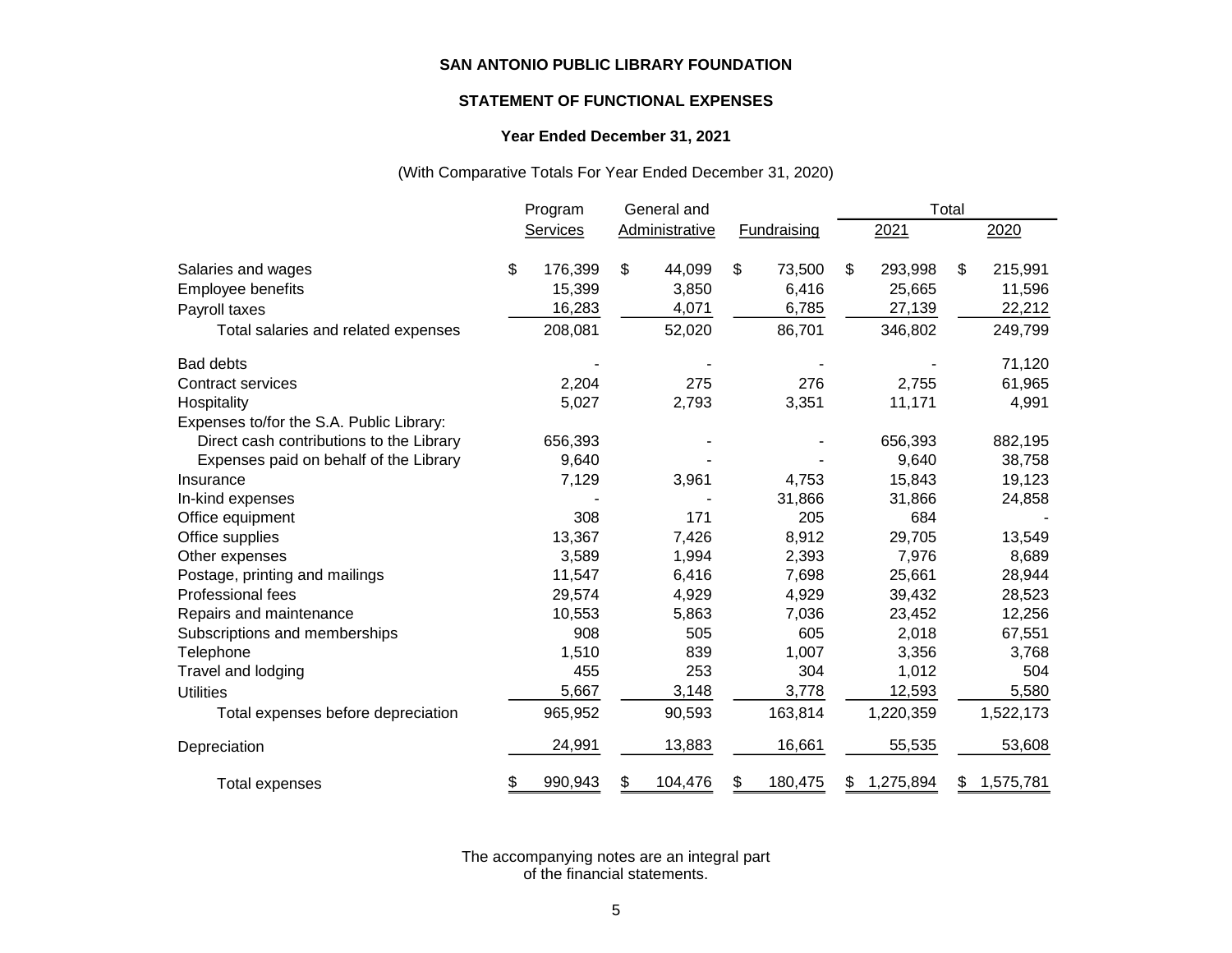## **STATEMENT OF CASH FLOWS**

## **Years Ended December 31, 2021 and 2020**

|                                                       | 2021            | 2020             |
|-------------------------------------------------------|-----------------|------------------|
| Cash flow from operating activities:                  |                 |                  |
| Change in net assets                                  | 1,388,978<br>\$ | \$<br>(302, 552) |
| Adjustments to reconcile change in net assets to      |                 |                  |
| net cash provided (used) by operating activities:     |                 |                  |
| Depreciation expense                                  | 55,535          | 53,608           |
| Loss on sale of artwork                               | 4,750           |                  |
| Disposals of property and equipment                   |                 | 12,500           |
| Cash received in agency transactions                  | 445,500         |                  |
| Cash disbursed in agency transactions                 | (445,500)       |                  |
| Realized and unrealized (gains) losses on investments | (915, 197)      | (385, 238)       |
| Change in:                                            |                 |                  |
| Contributions receivable                              | 2,134           | 12,373           |
| Pledges and grants receivable                         | 14,669          | 39,174           |
| Prepaid expenses and other current assets             | (2,200)         | 4,609            |
| Accounts payable                                      | 38,694          | (3,291)          |
| <b>Accrued liabilities</b>                            | 8,827           | (5,978)          |
| Grants payable                                        | 233,672         | (241, 863)       |
| Deferred revenue                                      |                 | (13, 844)        |
| Beneficial interest in perpetual trust                | (7,687)         | (20, 753)        |
| Net cash provided (used) by operating activities      | 822,175         | (851, 255)       |
| Cash flows from investing activities:                 |                 |                  |
| Purchase of investments                               | (1,057,693)     | (110, 904)       |
| Proceeds from the sale of investments                 | 469,781         | 521,000          |
| Proceeds from the sale of artwork                     | 250             |                  |
| Purchase of property and equipment                    | (27, 949)       | (16, 186)        |
| Net cash provided (used) by investing activities      | (615, 611)      | 393,910          |
| Net increase (decrease) in cash                       | 206,564         | (457, 345)       |
| Cash and cash equivalents at beginning of year        | 692,349         | 1,149,694        |
| Cash and cash equivalents at end of year              | \$<br>898,913   | \$<br>692,349    |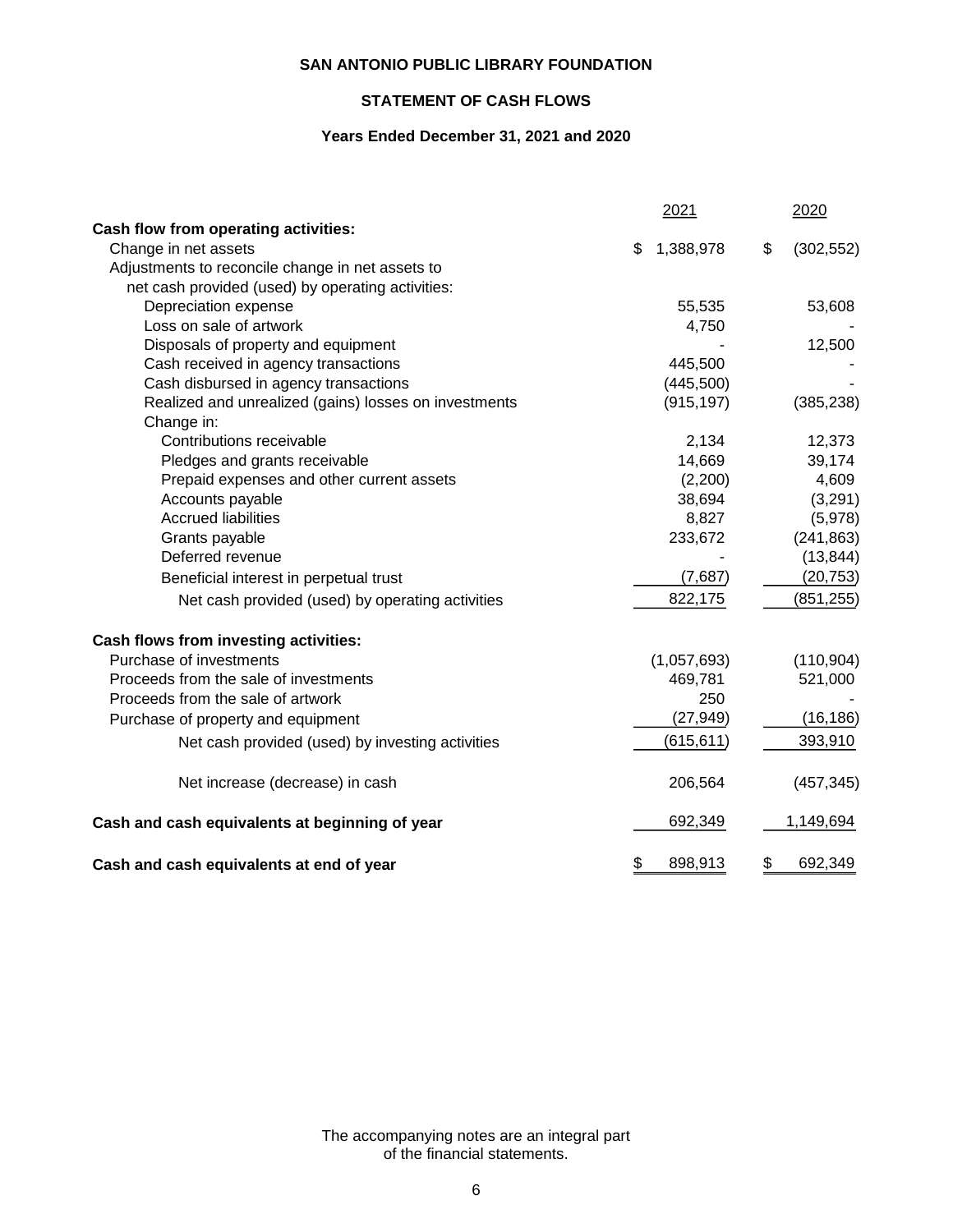## **NOTES TO FINANCIAL STATEMENTS**

## **1 NATURE OF ORGANIZATION**

The San Antonio Public Library Foundation (the Foundation) is a non-profit corporation whose mission is to strengthen the San Antonio Public Libraries (Library) in service to our community, thereby enhancing the community's appreciation and utilization for the Library as a cultural and educational institution. The Foundation is primarily dependent upon contributions and grants for its support.

## **2 SUMMARY OF SIGNIFICANT ACCOUNTING POLICIES**

## **Basis of Accounting**

The financial statements of the Foundation have been prepared on the accrual basis of accounting and accordingly reflect all significant receivables, payables, and other liabilities.

## **Basis of Presentation**

Net assets, support and revenues, and expenses are classified based on the existence or absence of donor imposed restrictions. Accordingly, net assets of the Foundation and changes therein are classified and reported as follows:

- *Without Donor Restrictions*: Net assets available for use in general operations and not subject to donor restrictions. Grants and contributions gifted for recurring programs of the Foundation generally are not considered "restricted" under GAAP, though for internal reporting the Foundation tracks such grants and contributions to verify the disbursement matches the intent. Assets restricted solely through the actions of the Board are reported as net assets without donor restriction, board designated.
- *With Donor Restrictions*: Net assets subject to donor-imposed stipulations that are more restrictive than the Foundation's mission and purpose. Some donor-imposed restrictions are temporary in nature, such as those that will be met by the passage of time, including earnings from the permanent endowment not expended at year-end. Donor imposed restrictions are released when a restriction expires, that is, when the stipulated time has elapsed, when the stipulated purpose for which the resource was restricted has been fulfilled, or both. Other donor-imposed restrictions are perpetual in nature, where the donor stipulates that resources be maintained in perpetuity.

## **Comparative Financial Information**

The financial statements include certain prior-year summarized comparative information in total but not by net asset class. Such information does not include sufficient detail to constitute a presentation in conformity with generally accepted accounting principles. Accordingly, such information should be read in conjunction with the Foundation's financial statements for the year ended December 31, 2020, from which the summarized information was derived.

## **Reclassifications**

Certain reclassifications of amounts previously reported have been made to the accompanying financial statements to maintain consistency between reporting periods presented.

## **Cash and Cash Equivalents**

For purposes of the financial statements, the Foundation considers all highly liquid investments with an initial maturity of three months or less to be cash equivalents, unless the investments are held for meeting restrictions for purchase of property and equipment, payment of long-term debt, or endowment.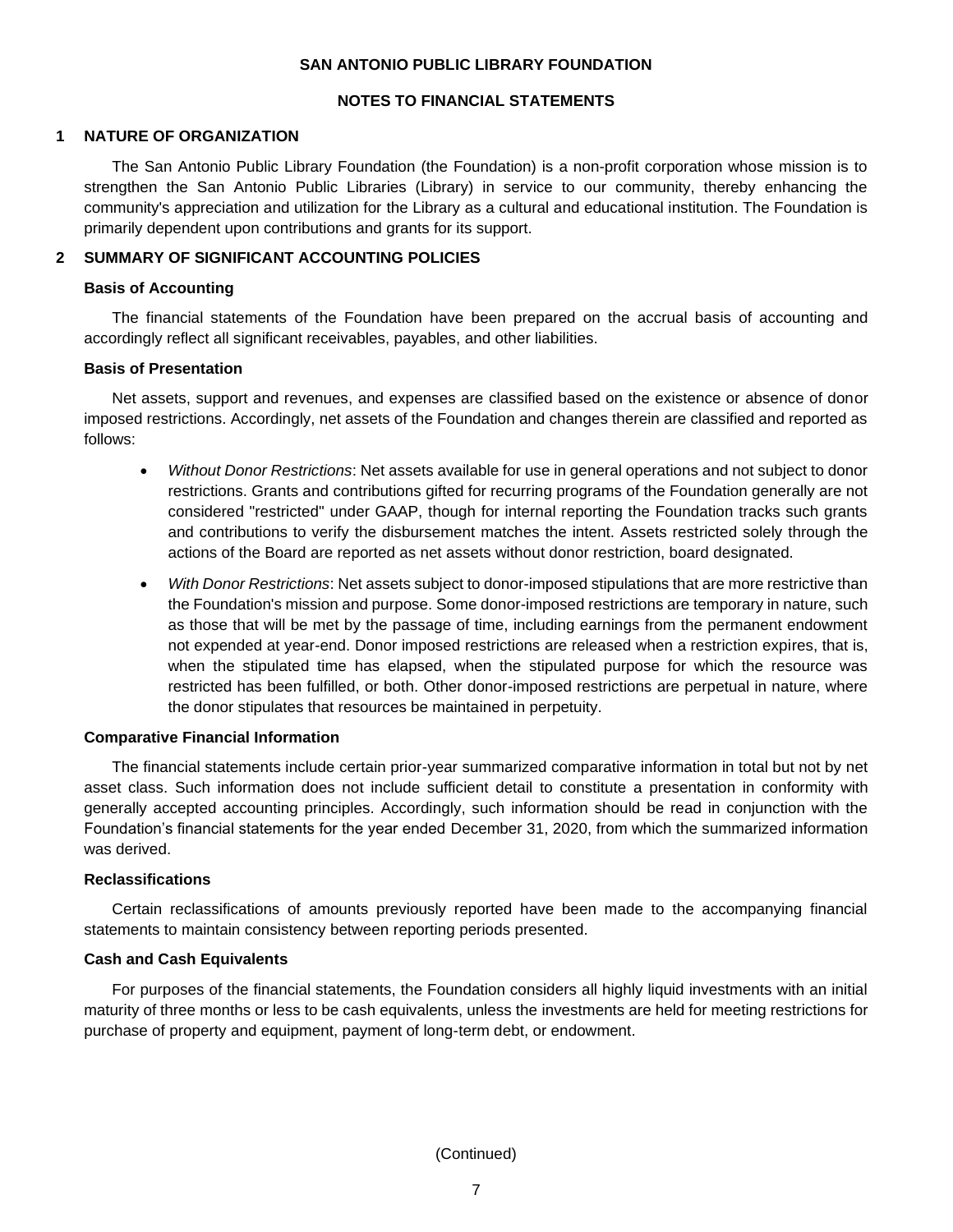## **NOTES TO FINANCIAL STATEMENTS**

(Continued)

# **2 SUMMARY OF ACCOUNTING POLICIES** (Continued)

## **Investments**

Investments without restrictions are reported at fair market value determined by quoted market prices. Investment earnings are reported net of investment fees.

Endowment investments are reported at fair market value determined by quoted market prices. Endowments include both donor-restricted endowment funds and funds designated by its Board of Directors to function as endowments. Net assets associated with endowment funds, including funds designated by the Board, are classified and reported based on the existence or absence of donor-imposed restrictions. Earnings from these endowment investments that are not expended at year-end are reported as with donor restrictions.

#### **Promises to Give**

Unconditional promises to give are recognized as revenues in the period received and as assets, decreases of liabilities, or expenses depending on the form of the benefits received. Conditional promises to give are recognized only when the conditions on which they depend are substantially met and the promises become unconditional.

#### **Property and Equipment**

The Foundation capitalizes all expenditures for property and equipment that cost \$1,000 or more. Property and equipment are stated at cost if purchased or fair market value at date of donation. Expenditures for betterments that materially extend the useful life of an asset are capitalized. Depreciation is provided using the straight-line method over the estimated useful lives of the assets as follows:

| 40 years |
|----------|
| 10 years |
| 5 years  |
| 3 years  |
|          |

In prior years, the Foundation purchased a bronze sculpture by the artist Fernando Botero and the Linda Pace Foundation made an in-kind donation of an art sculpture, Jesse Amado's "Days". Artwork is stated at cost or fair market value at the time of purchase or donation. Artwork is on display at the San Antonio Public Library or 625 Shook Avenue. Artwork is not subject to depreciation.

## **Revenue and Revenue Recognition**

Revenue is recognized when earned. Program service fees and payments under cost-reimbursable grants received in advance are deferred to the applicable period in which the related services are performed, or expenditures are incurred, respectively. Contributions are recognized when cash, or other assets, an unconditional promise to give, or notification of a beneficial interest is received. Conditional promises to give are not recognized until the conditions on which they depend have been substantially met or the donor has explicitly released the restriction.

#### **Revenue With and Without Donor Restrictions**

Contributions that are restricted by the donor are reported as increases in net assets without donor restrictions if the restrictions expire (that is, when a stipulated time restriction ends or purpose restriction is accomplished) in the reporting period in which the revenue is recognized. Contributions of property and equipment are reported as net assets with donor restrictions if the donor restricted the use of the property and equipment to a particular program, as are contributions of cash restricted to the purchase of property and equipment. If donors specify a length of time over which the property or equipment must be used, the restrictions expire evenly over the required period; otherwise, the restriction expires when the assets are placed in service. All other donor-restricted contributions are reported as increases in net assets with donor restrictions, depending on the nature of the restrictions. When a restriction expires, net assets with donor restrictions are reclassified to net assets without donor restrictions and reported in the Statement of Activities as net assets released from restrictions.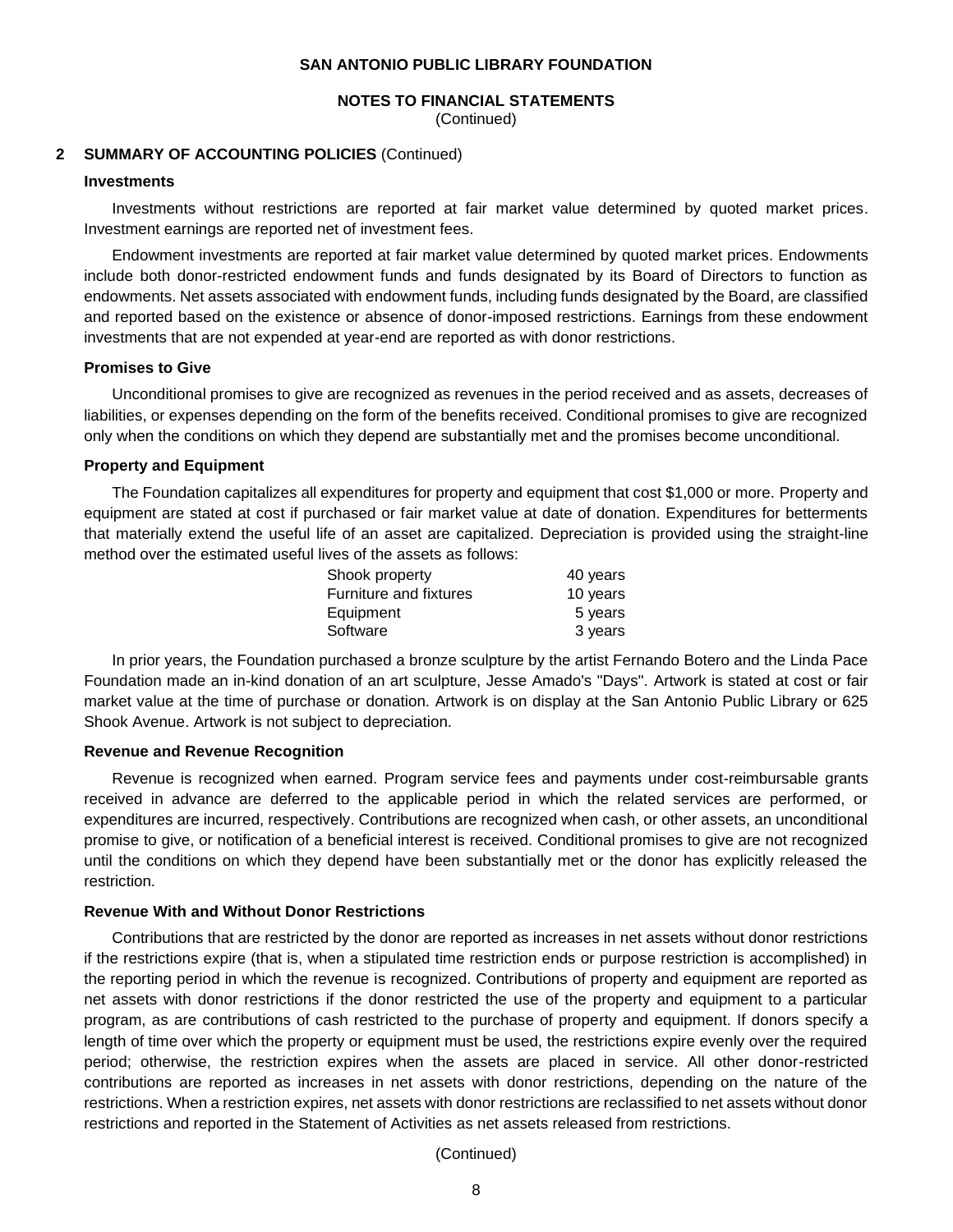#### **NOTES TO FINANCIAL STATEMENTS** (Continued)

# **2 SUMMARY OF SIGNIFICANT ACCOUNTING POLICIES** (Continued)

# **Contributed Gifts and Services**

Contributed gifts and services include monetary gifts as well as in-kind contributions. Donated materials are valued based on their estimated fair market value on the date of contribution. Donated services are recognized as contributions if the services (a) create or enhance nonfinancial assets, or (b) require specialized skills, are performed by people with those skills, and would otherwise be purchased by the Foundation. Volunteers also provide various services throughout the year that are not recognized as contributions in the financial statements since the recognition criteria were not met.

# **Perpetual Trusts**

The Foundation is the beneficiary of a perpetual irrevocable trust held and administered by an independent trustee. Under the terms of the trust, the Foundation has the irrevocable right to receive a portion of the income earned on trust assets in perpetuity. The fair value of the beneficial interest in a trust is recognized as an asset and as a contribution with donor restriction at the date the trust is established. The Foundation's estimate of fair value at each reporting date is based on fair value information about the trust's assets received from trustees. Trust assets consist of, but are not limited to, cash and cash equivalents, corporate and government bonds, mutual funds, and equity securities. These assets are not subject to control or direction by the Foundation. Distributions of income from the trust are reported as investment income. Gains and losses which are not distributed by the trust are reflected as the change in value of perpetual trusts held by others in the statement of activities.

# **Income Tax Status**

The Foundation is a not-for-profit organization exempt from federal income taxes under Section 501(c)(3) of the Internal Revenue Code. Additionally, the Foundation has been determined by the Internal Revenue Service not to be a "private foundation" within the meaning of Section 509(a) of the Internal Revenue Code. The Foundation is not subject to the Texas margin tax. Management is not aware of any tax positions that would have a significant impact on its financial position. Its federal tax returns for the last four years remain subject to examination.

# **Expense Allocation**

Directly identifiable expenses are charged to programs and supporting services. Expenses related to more than one function are charged to programs and supporting services based on management's time and expense studies. Management and general expenses include those expenses that are not directly identifiable with any other specific function but provide for the overall support and direction of the Foundation.

# **Estimates**

The preparation of the financial statements requires management to make estimates and assumptions that affect the reported amounts of assets and liabilities and disclosure of contingent assets and liabilities at the date of the financial statements and the reported amounts of revenues and expenses during the reporting period. Actual results could differ from those estimates.

# **Accounting Pronouncements Issued but Not Yet Adopted**

# *Leases (Topic 842)*

In February 2016, the FASB issued ASU 2016-02, *Leases (Topic 842)*, to increase transparency and comparability among organizations by recognizing lease assets and lease liabilities on the statement of financial position and disclosing key information about leasing arrangements for lessees and lessors. The new standard applies a right-of-use (ROU) model that requires, for all leases with a lease term of more than 12 months, an asset representing its right to use the underlying asset for the lease term and a liability to make lease payments to be recorded.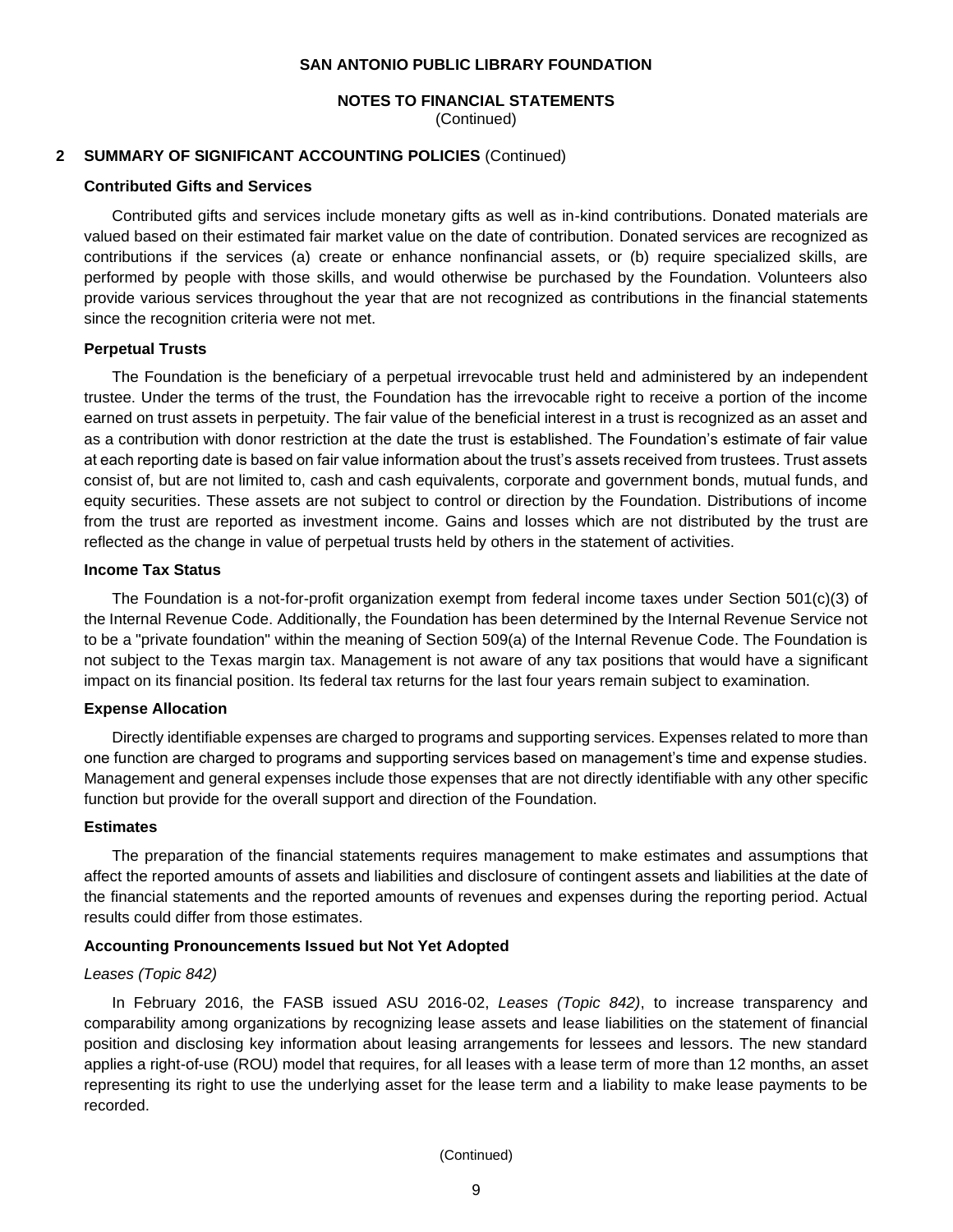# **NOTES TO FINANCIAL STATEMENTS**

(Continued)

## **2 SUMMARY OF SIGNIFICANT ACCOUNTING POLICIES** (Continued)

## **Accounting Pronouncements Issued but Not Yet Adopted** (Continued)

*Leases (Topic 842)* (Continued)

The ASU is effective for the Foundation's fiscal years beginning after December 15, 2021 with early adoption permitted. Management is currently evaluating the impact of this ASU on its financial statements. This may affect the Foundation in fiscal year 2022.

## **Subsequent Events**

Subsequent events have been evaluated by management through April 6, 2022, the date which the financial statements were available for issue.

## **3 CONCENTRATION OF CREDIT RISK**

The Foundation maintains its cash and cash equivalent balances in accounts with two financial institutions. At December 31, 2021, the Foundation's cash deposits exceeded federally insured limits by \$268,155 in one financial institution, and the Foundation held an additional \$380,331 in cash equivalents in a brokerage account that is not covered by federal deposit insurance.

## **4 INVESTMENTS**

Investments consist of the following at December 31, 2021 and 2020:

|                                                                                | 2021          | 2020         |
|--------------------------------------------------------------------------------|---------------|--------------|
| Investments, unrestricted and undesignated:<br>Large-cap balanced mutual funds | 342.246<br>S. | 301,058<br>S |
| Investments, endowment:<br>Large-cap balanced mutual funds                     | 5,271,057     | 4,793,399    |
| Total investments                                                              | \$5,613,303   | \$5,094,457  |

Investment earnings, including interest earned on accounts classified as cash and cash equivalents, are summarized as follows for the years ended December 31, 2021 and 2020:

|                                             | 2021           | 2020          |
|---------------------------------------------|----------------|---------------|
| Interest and dividends                      | 141.540<br>SS. | 131,722<br>S. |
| Realized gains                              | 425.426        | 273.280       |
| Unrealized gains on changes in market value | 489,771        | 111,958       |
| Investment earnings, net                    | \$1,056,737    | 516,960       |

Investment earnings are included in the Statement of Activities as follows:

|                                             |             | 2020 |         |
|---------------------------------------------|-------------|------|---------|
| Investment returns, net                     | \$1.021.923 | \$.  | 496.207 |
| Change in value of split-interest agreement | 34.814      |      | 20,753  |
| Investment earnings, net                    | \$1,056,737 |      | 516.960 |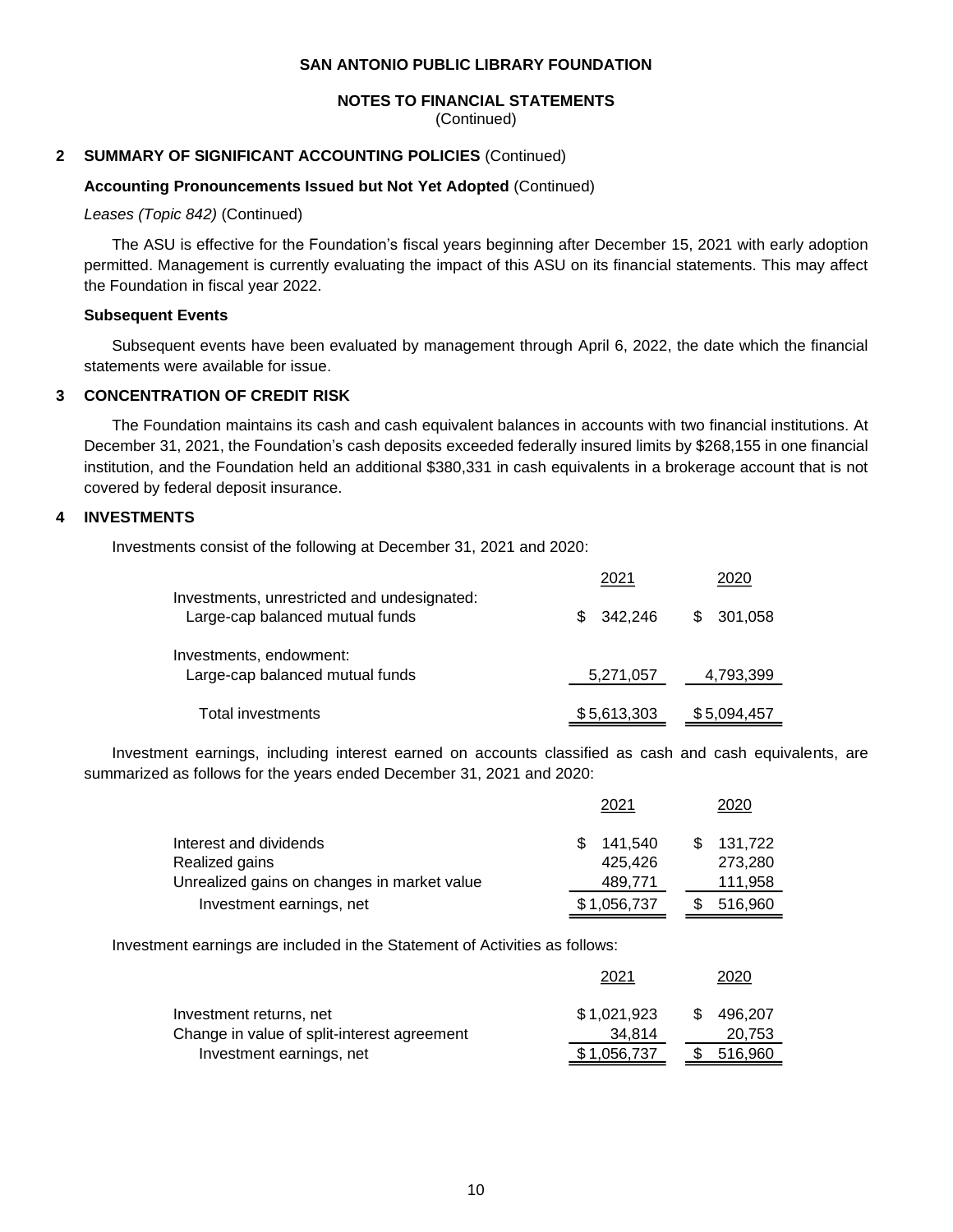## **NOTES TO FINANCIAL STATEMENTS**

(Continued)

## **5 FAIR VALUE MEASUREMENTS**

Generally accepted accounting principles provide a framework for measuring fair value. That framework establishes a fair value hierarchy that prioritizes the inputs to valuation techniques used to measure fair value. The hierarchy gives the highest priority to unadjusted quoted prices in active markets for identical assets or liabilities (Level 1 measurements) and the lowest priority to unobservable inputs (Level 3 measurements). There were no changes in the valuation techniques during the year.

Fair values of assets measured on a recurring basis at December 31, 2021 and 2020 are as follows:

|                                                                                                   | 2021          |         |      |    |         |               |
|---------------------------------------------------------------------------------------------------|---------------|---------|------|----|---------|---------------|
|                                                                                                   | Level 1       | Level 2 |      |    | Level 3 | Total         |
| Investments, unrestricted and undesignated -<br>equities, mutual funds, and exchange-traded funds | \$<br>342,246 | \$      |      | \$ |         | \$<br>342,246 |
| Investments, endowment - mutual funds                                                             | 5,271,057     |         |      |    |         | 5,271,057     |
| Total investments                                                                                 | 5,613,303     |         |      |    |         | 5,613,303     |
| Beneficial interest in perpetual trust                                                            |               |         |      |    | 324,241 | 324,241       |
|                                                                                                   |               |         |      |    |         |               |
| Total assets measured at fair value                                                               |               |         |      |    |         |               |
| on a recurring basis                                                                              | \$5,613,303   |         |      |    | 324,241 | \$5,937,544   |
|                                                                                                   |               |         | 2020 |    |         |               |
|                                                                                                   | Level 1       | Level 2 |      |    | Level 3 | Total         |
| Investments, unrestricted and undesignated -                                                      |               |         |      |    |         |               |
| equities, mutual funds, and exchange-traded funds                                                 | 301,058<br>S  | \$      |      | \$ |         | \$<br>301,058 |
| Investments, endowment - mutual funds                                                             | 4,793,399     |         |      |    |         | 4,793,399     |
| <b>Total investments</b>                                                                          | 5,094,457     |         |      |    |         | 5,094,457     |
| Beneficial interest in perpetual trust                                                            |               |         |      |    | 316,554 | 316,554       |
|                                                                                                   |               |         |      |    |         |               |
| Total assets measured at fair value                                                               |               |         |      |    |         |               |
| on a recurring basis                                                                              | \$5,094,457   |         |      |    | 316,554 | \$5,411,011   |

The Foundation considers the measurement of its beneficial interest in perpetual trust to be a Level 3 measurement within the fair value measurement hierarchy because even though that measurement is based on the unadjusted fair value of trust assets reported by the trustee, the Foundation will never receive those assets or have the ability to direct the trustee to redeem them.

The following table sets forth a summary of changes in the fair value of Level 3 assets for the years ended December 31, 2021 and 2020:

|                  |               | 2021                 |                    |                |
|------------------|---------------|----------------------|--------------------|----------------|
|                  |               |                      | <b>Total Gains</b> |                |
| <b>Beginning</b> | Purchases and | Sales and            | (Losses) &         | Ending         |
| <b>Balance</b>   | Contributions | <b>Distributions</b> | Fees               | <b>Balance</b> |
| 316.554          | \$            | S<br>(27,127)        | 34.814<br>\$       | 324,241<br>S.  |
|                  |               |                      |                    | 324,241        |
|                  |               | 2020                 |                    |                |
|                  |               |                      | <b>Total Gains</b> |                |
| Beginning        | Purchases and | Sales and            | $(Losses)$ &       | Ending         |
| <b>Balance</b>   | Contributions | <b>Distributions</b> | Fees               | <b>Balance</b> |
|                  |               |                      |                    |                |
| 295,801          | \$            | \$                   | S<br>20,753        | 316,554<br>\$. |
| 295,801          | \$            |                      | 20,753             | 316,554        |
|                  | 316,554       | S                    | (27, 127)          | 34,814         |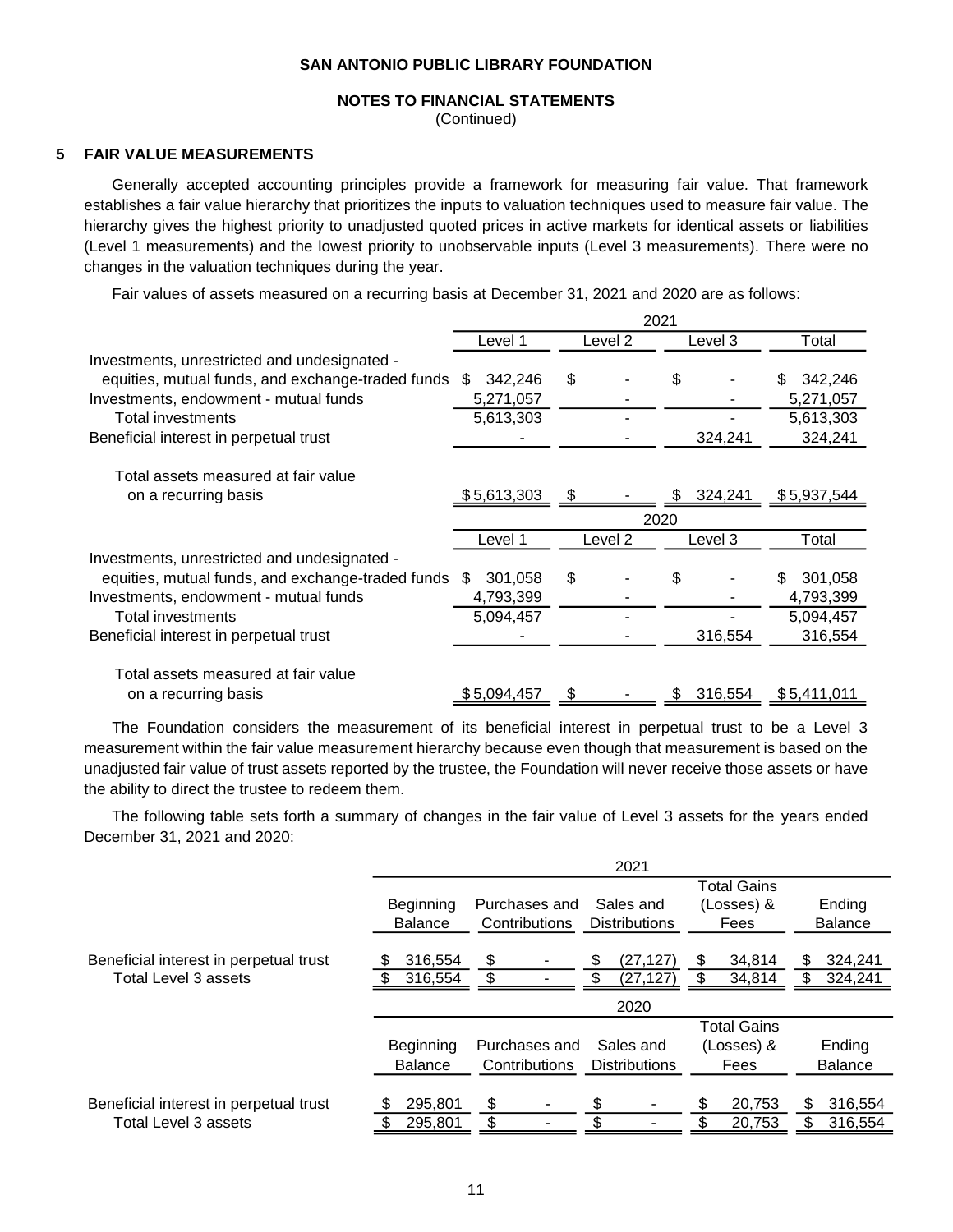## **NOTES TO FINANCIAL STATEMENTS**

(Continued)

# **6 PLEDGES AND GRANTS RECEIVABLE**

The Foundation has outstanding unconditional pledges and grants receivable to raise donations for the Texana Resource Center and general operations in future years. At December 31, 2021 and 2020, pledges and grants receivable were discounted to present value using an average rate of 1.7%, since they are expected to be collected over several years. Pledges are expected to be realized in the following years:

|                                     | 2021 |        |    | 2020   |
|-------------------------------------|------|--------|----|--------|
| In one year or less                 | \$   | 15,000 | \$ | 15,000 |
| Between one and three years         |      | 5,000  |    | 20,000 |
| Total pledges and grants receivable |      | 20,000 |    | 35,000 |
| Less discount to net present value  |      | (83)   |    | (414)  |
| Net pledges and grants receivable   | S    | 19.917 | £. | 34,586 |

There were no conditional promises to give at December 31, 2021 and 2020.

## **7 ENDOWMENT**

The Foundation's endowment consist of eight individual funds established for a variety of purposes. Its endowment includes both donor-restricted endowment funds and funds designated by the Board of Directors to function as endowments. As required by GAAP, net assets associated with endowment funds, including funds designated by the Board of Directors to function as endowments, are classified and reported based on the existence or absence of donor-imposed restrictions.

## **Interpretation of Relevant Law**

The Foundation is subject to the State of Texas Prudent Management of Institutional Funds Act (SPMIFA) and, thus, classifies amounts in its donor-restricted endowment funds as net assets with donor restrictions because those net assets are time restricted until the Board of Directors appropriates such amounts for expenditure. Most of those net assets also are subject to purpose restrictions that must be met before reclassifying those net assets to net assets without donor restrictions. The Board of Directors of the Foundation has interpreted SPMIFA as not requiring the maintenance of purchasing power of the original gift amount contributed to an endowment fund, unless a donor stipulates to the contrary. As a result of this interpretation, when reviewing its donor-restricted endowment funds, the Foundation considers a fund to be underwater if the fair value of the fund is less than the sum of (a) the original value of initial and subsequent gift amounts donated to the fund and (b) any accumulations to the fund that are required to be maintained in perpetuity in accordance with the direction of the applicable donor gift instrument. The Foundation has interpreted SPMIFA to permit spending from underwater funds in accordance with the prudent measures required under the law. Additionally, in accordance with SPMIFA, the Foundation considers the following factors in making a determination to appropriate or accumulate donor-restricted endowment funds:

- 1) The duration and preservation of the fund
- 2) The purposes of the Foundation and the donor-restricted endowment fund
- 3) General economic conditions
- 4) The possible effect of inflation and deflation
- 5) The expected total return from income and the appreciation of investments
- 6) Other resources of the Foundation
- 7) The investment policies of the Foundation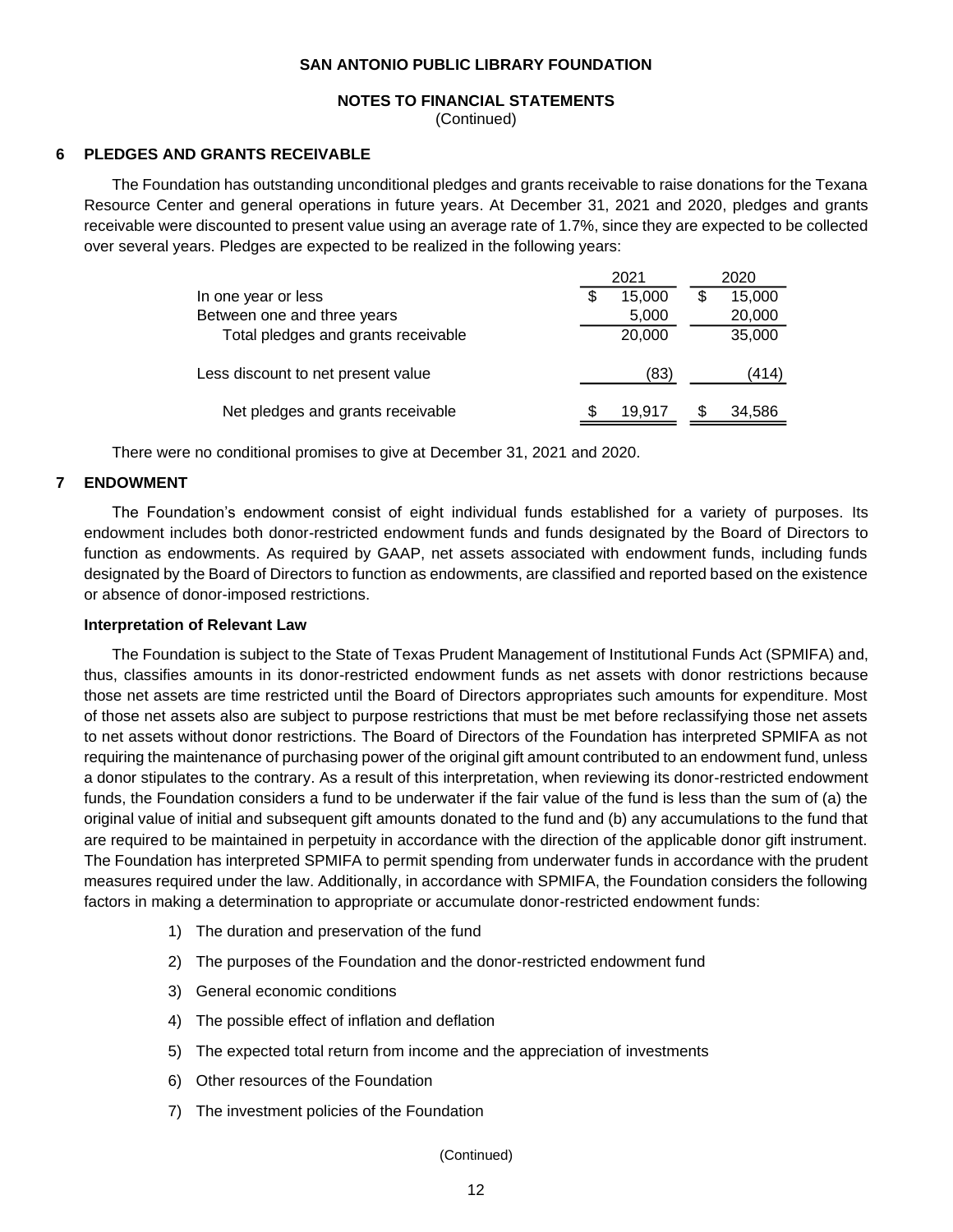## **NOTES TO FINANCIAL STATEMENTS**

(Continued)

## **7 ENDOWMENT** (Continued)

#### **Underwater Endowment Funds**

From time to time, the fair value of investments associated with individual donor restricted endowment funds may fall below the level that the donor or SPMIFA required the Foundation to retain as a fund of perpetual duration. There were no such deficiencies at December 31, 2021 or 2020.

## **Return Objectives and Risk Parameters**

The Foundation has adopted investment and spending policies for endowment investments that attempt to provide a predictable stream of funding to programs supported by its endowment while seeking to maintain the purchasing power of the endowment assets. Endowment assets are invested in a manner that is intended to produce results that equal or exceed the price and yield results of the S&P 500 index while assuming a moderate level of investment risk. Endowment funds over time are expected to provide a positive rate of return. Actual returns in any given year may vary from this amount.

## **Strategies Employed for Achieving Objectives**

The Foundation relies on a total return strategy in which investment returns are achieved through both capital appreciation (realized and unrealized) and current yield (interest and dividends). The Foundation targets a diversified asset allocation that places a greater emphasis on equity-based investments to achieve its long-term return objectives within prudent risk constraints.

## **Spending Policy and How the Investment Objectives Relate to Spending Policy**

The Board has established a policy for distributions, which stipulates that investment income shall be distributed at least annually in an amount elected each year by the Executive Committee. For the years ended December 31, 2021 and 2020, the Foundation elected to make distributions equivalent to 5% of the principal. Interest and dividends earned are used for operations and programs.

Endowment net asset composition by type of fund as of December 31, 2021 and 2020 is as follows:

|                                  | 2021                           |             |             |             |  |
|----------------------------------|--------------------------------|-------------|-------------|-------------|--|
|                                  | <b>With Donor Restrictions</b> |             |             |             |  |
|                                  | <b>Without Donor</b>           | Time or     | Perpetual   | Total       |  |
|                                  | <b>Restrictions</b>            | Purpose     | in Nature   | Endowment   |  |
| Donor-restricted endowment funds |                                | \$1,894,707 | \$2,573,877 | \$4,468,584 |  |
| Board-designated endowment funds | 802,473                        | -           |             | 802,473     |  |
| Total endowment funds            | 802,473                        | \$1,894,707 | \$2,573,877 | \$5,271,057 |  |

|                                  | 2020                           |             |             |             |
|----------------------------------|--------------------------------|-------------|-------------|-------------|
|                                  | <b>With Donor Restrictions</b> |             |             |             |
|                                  | <b>Without Donor</b>           | Time or     | Perpetual   | Total       |
|                                  | <b>Restrictions</b>            | Purpose     | in Nature   | Endowment   |
| Donor-restricted endowment funds |                                | \$1,514,865 | \$2,573,877 | \$4,088,742 |
| Board-designated endowment funds | 705,657                        | -           |             | 705,657     |
| Total endowment funds            | 705,657                        | \$1,514,865 | \$2,573,877 | \$4,794,399 |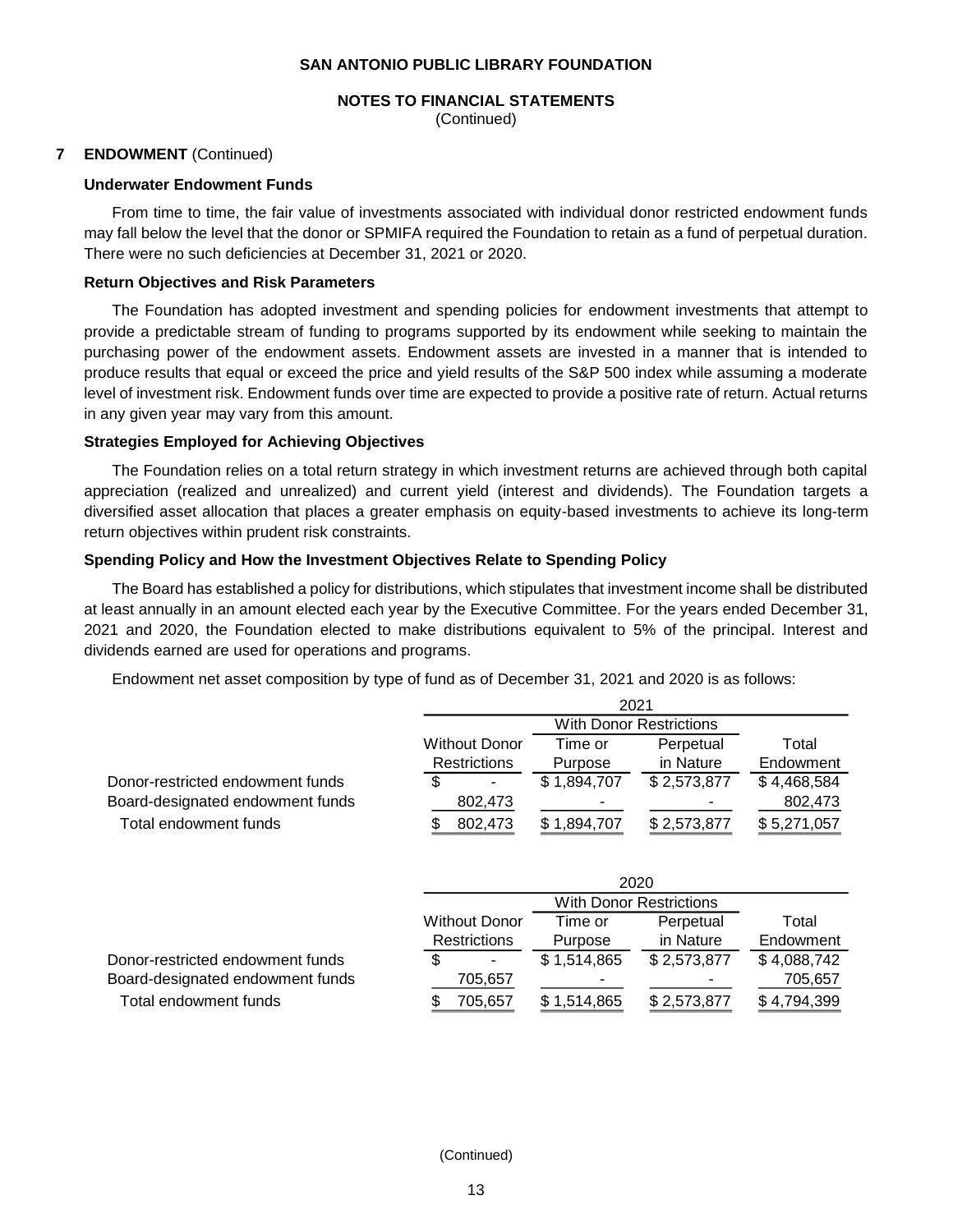## **NOTES TO FINANCIAL STATEMENTS**

(Continued)

## **7 ENDOWMENT** (Continued)

Endowment investments had the following activity for the years ended December 31, 2021 and 2020:

|                                         | <b>With Donor Restrictions</b> |                      |                                |             |             |
|-----------------------------------------|--------------------------------|----------------------|--------------------------------|-------------|-------------|
|                                         | <b>Without Donor</b>           |                      | Time or                        | Perpetual   | Total       |
|                                         |                                | <b>Restrictions</b>  | Purpose                        | in Nature   | Endowment   |
| Year Ended December 31, 2021:           |                                |                      |                                |             |             |
| Endowment net assets, beginning of year | \$                             | 705,657              | \$1,514,865                    | \$2,573,877 | \$4,794,399 |
| Interest and dividends                  |                                | 9,915                | 42,418                         |             | 52,333      |
| Net realized gains on sales             |                                | 58,922               | 341,362                        |             | 400,284     |
| Net unrealized gains                    |                                | 67,833               | 392,993                        |             | 460,826     |
| Appropriations                          |                                | (39,854)             | (396,931)                      |             | (436,785)   |
| Endowment net assets, end of year       | -SS                            | 802,473              | \$1,894,707                    | \$2,573,877 | \$5,271,057 |
|                                         |                                |                      |                                |             |             |
|                                         |                                |                      | <b>With Donor Restrictions</b> |             |             |
|                                         |                                | <b>Without Donor</b> | Time or                        | Perpetual   | Total       |
|                                         |                                | <b>Restrictions</b>  | Purpose                        | in Nature   | Endowment   |
| Year Ended December 31, 2020:           |                                |                      |                                |             |             |
| Endowment net assets, beginning of year | \$                             | 672,034              | \$1,601,974                    | \$2,572,877 | \$4,846,885 |
| Contributions                           |                                |                      |                                | 1,000       | 1,000       |
| Interest and dividends                  |                                | 17,299               | 85,477                         |             | 102,776     |
| Net realized gains on sales             |                                | 35,874               | 222,864                        |             | 258,738     |
|                                         |                                |                      |                                |             |             |
| Net unrealized losses                   |                                | 14,696               | 91,304                         |             | 106,000     |
| Appropriations                          |                                | (34,246)             | (486,754)                      |             | (521,000)   |

## **8 625 SHOOK AVENUE PROPERTY**

In March 2004, the Foundation purchased a house at 625 Shook Avenue and adjacent to the San Antonio Landa branch library. The purchase price of the house, including closing costs, was approximately \$231,000. The Foundation renovated the property with an additional investment of approximately \$403,000. The Foundation also received approximately \$117,000 in donated materials and services from the general contractor and certain subcontractors. The total basis in the property is \$784,829. The house provides additional programming and public space for the Landa branch library, as well as serving as the administrative offices for the Foundation.

## **9 SPLIT-INTEREST AGREEMENTS**

## **Beneficial Interest in Perpetual Trust**

During 2018, the Foundation learned that it was a beneficiary of an irrevocable perpetual trust managed by an independent third-party trustee. Under the terms of the split-interest agreement, the Foundation is to receive 5% of the net income of the trust each year to support the travel collection of books and other educational materials for the San Antonio Public Library. The Foundation has recognized an asset for its beneficial interest in this perpetual trust, equal to 5% of the approximate fair value of the trust's net assets as of December 31, 2021 and 2020. Changes in the fair value of the Foundations beneficial interest in this trust are recorded as gains and losses by the Foundation. The Foundation recognized a gain of \$34,814 and \$20,753 for the change in beneficial interest in the years ended December 31, 2021 and 2020, respectively. Distributions from this trust totaled \$27,127 and \$-0- for the years ended December 31, 2021 and 2020, respectively.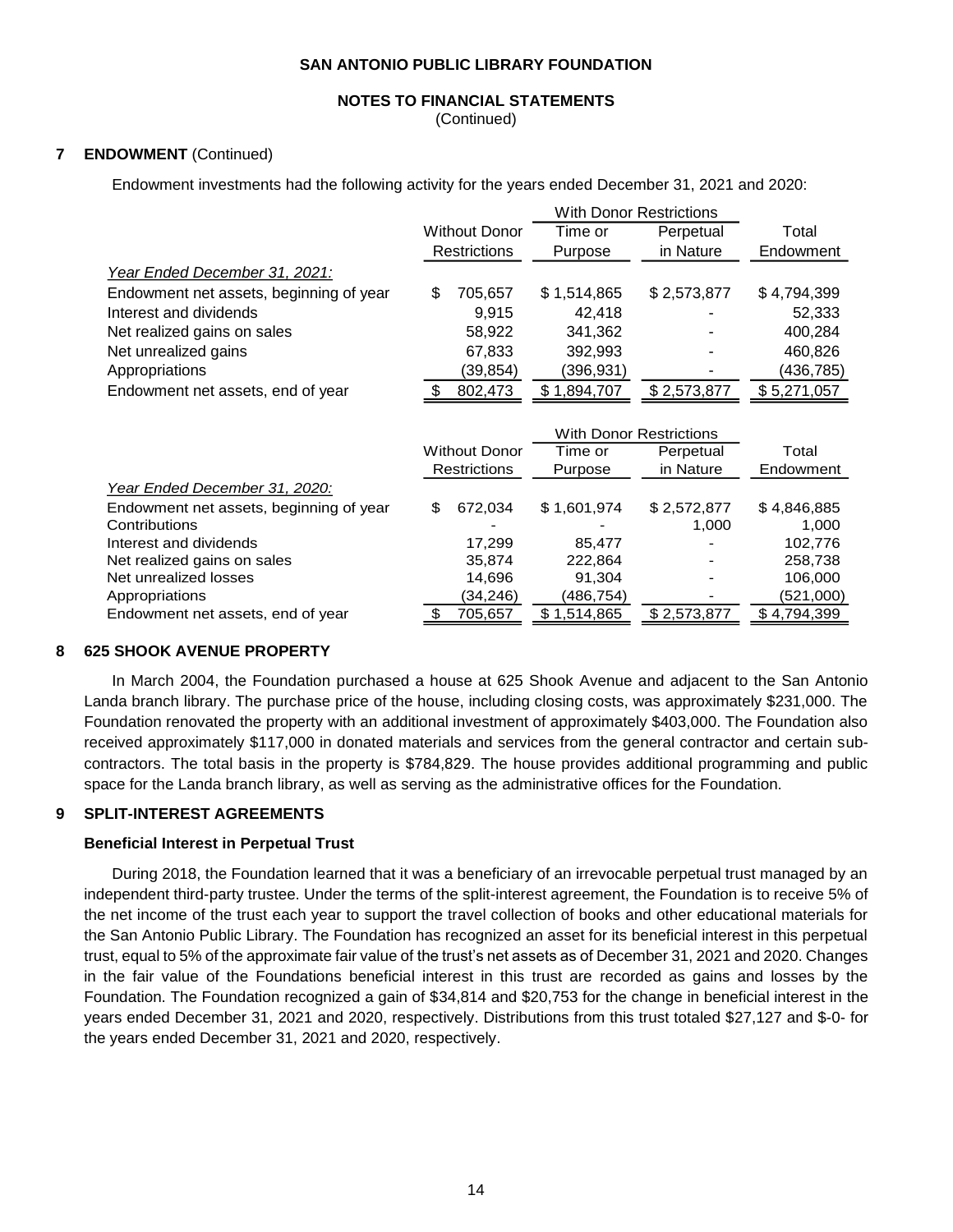## **NOTES TO FINANCIAL STATEMENTS**

(Continued)

## **10 IN-KIND REVENUE**

In-kind contributions to the Foundation consisted of the following during the years ended December 31, 2021 and 2020:

|                                              | 2021   |        | 2020   |
|----------------------------------------------|--------|--------|--------|
| Books                                        |        | $-$ \$ | 6.325  |
| Goods and services related to special events | 31.866 |        | 18,533 |
| Total                                        | 31.866 | \$     | 24,858 |

## **11 NET ASSET WITH DONOR RESTRICTIONS**

Net assets with donor restrictions are restricted for the following purposes or periods:

|                                                   | 2021         | 2020          |
|---------------------------------------------------|--------------|---------------|
| Subject to expenditure for specified purpose:     |              |               |
| Texana                                            | \$<br>13,053 | \$<br>120,500 |
| <b>SAPL Art Fund</b>                              | 2,200        | 2,851         |
| Holocaust Learn & Remember                        | 750          |               |
| Library Branch Programming                        | 20,795       | 23,703        |
| L <sub>3</sub>                                    | 17,000       | 2,000         |
| Low Vision                                        | 984,263      |               |
| Little Read Wagon                                 | 50           |               |
| Born to Read                                      |              | 22,664        |
| Bike & Read                                       | 11           | 11            |
| SAPL Staff Enrichment and Development             | 9,500        | 9,500         |
| Carver Library                                    |              | 25,000        |
| Central Library                                   | 150          | 500           |
| Landa Library                                     |              | 15,367        |
| Maverick Branch Library                           | 100          |               |
| <b>Mission Branch Library</b>                     | 1,000        |               |
| SAPL travel collection and educational materials  | 27,126       | 24,033        |
| Subject to expenditure in future fiscal years     | 22,917       | 34,586        |
| Accumulated investment gains on endowment funds:  |              |               |
| With purpose restrictions                         | 1,894,707    | 1,514,865     |
| Original endowment gift amounts required by donor |              |               |
| to be retained in perpetuity                      | 2,573,877    | 2,573,877     |
| Beneficial interest in perpetual trusts           | 324,241      | 316,554       |
| Total net assets with donor restrictions          | \$5,891,740  | \$4,686,011   |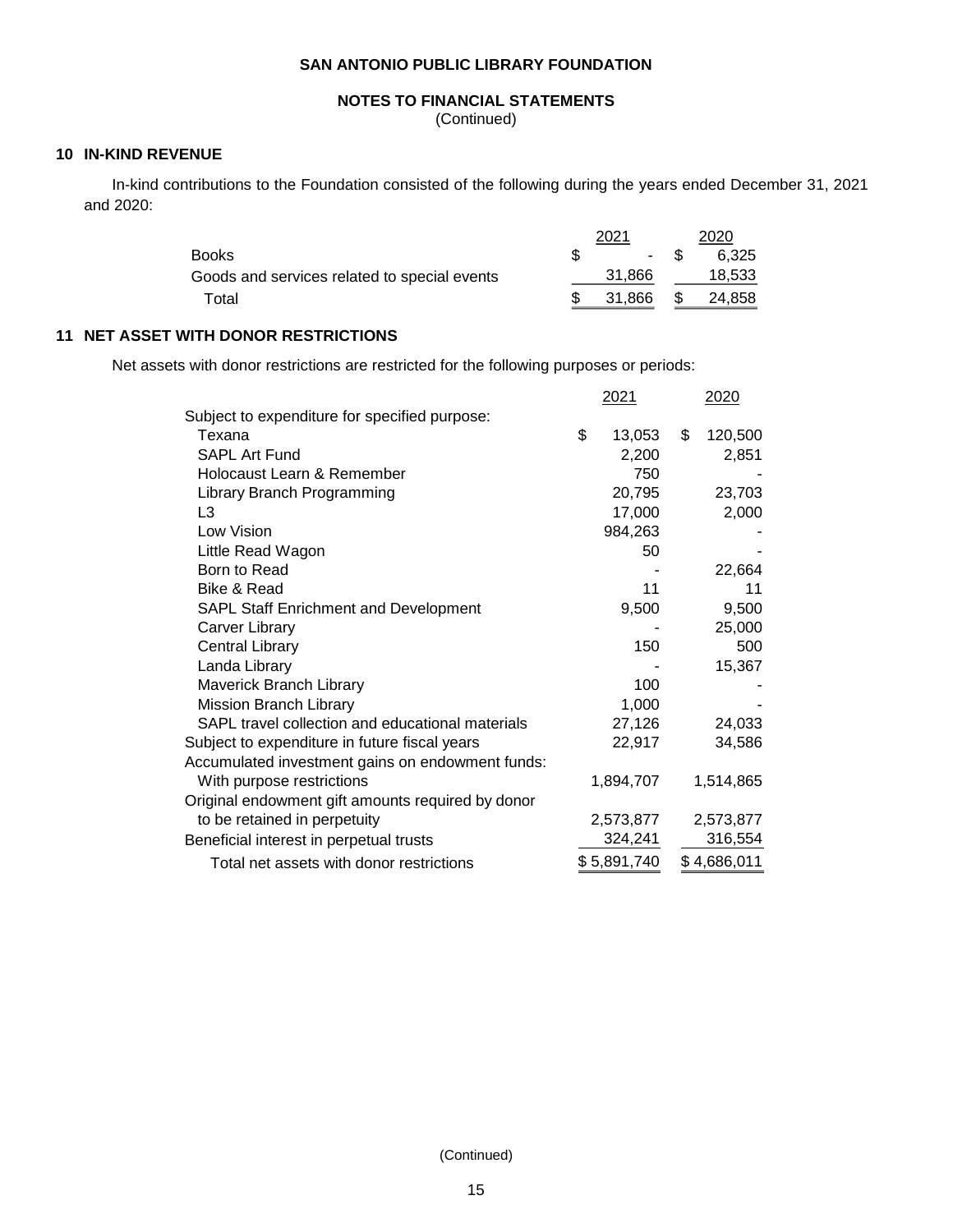## **NOTES TO FINANCIAL STATEMENTS**

(Continued)

# **11 NET ASSETS WITH DONOR RESTRICTIONS** (Continued)

Net assets were released from donor restrictions by incurring expenses satisfying the restricted purpose or by occurrence of the passage of time or other events specified by the donors:

|                                                  | <u> 2021</u>  | <u> 2020</u> |
|--------------------------------------------------|---------------|--------------|
| Expiration of time restrictions                  | \$<br>10,000  | \$<br>60,000 |
| Satisfaction of purpose restrictions:            |               |              |
| Texana                                           | 120,647       | 95,547       |
| <b>SAPL Art Fund</b>                             | 650           | 1,918        |
| Holocaust Learn & Remember                       | 10,000        |              |
| Literacy Caravan                                 |               | 38,653       |
| Library Branch Programming                       | 5,358         | 34,361       |
| Learn Centers                                    | 3,000         |              |
| Low Vision                                       | 50,000        |              |
| Little Read Wagon                                | 50            | 15,000       |
| Latino Collection & Resource Center              |               | 24,248       |
| Born to Read                                     | 23,514        | 51,802       |
| Bike & Read                                      |               | 2,239        |
| Carver Library                                   | 25,000        | 10,138       |
| <b>Central Library</b>                           | 7,045         | 170,100      |
| <b>Forest Hills Library</b>                      |               | 25,000       |
| Landa Library                                    | 21,067        |              |
| <b>Memorial Library</b>                          |               | 25,000       |
| SAPL travel collection and educational materials | 24,033        |              |
| Other                                            | 1,000         | 7,538        |
| Restricted-purpose endowment distributions:      |               |              |
| SAPL travel collection and educational materials | 4,922         | 14,753       |
| Technology                                       | 182,666       | 75,426       |
| General use                                      | 209,343       | 396,574      |
| Net assets released from donor restrictions      | \$<br>698,295 | \$1,048,297  |

## **12 DISTRIBUTIONS TO THE SAN ANTONIO PUBLIC LIBRARY**

The Foundation made direct distributions (cash) and indirect distributions (payroll and related expenses and supplies) to the Library as follows during the years ended December 31, 2021 and 2020:

|                                                   |   | 2021    |   | 2020    |
|---------------------------------------------------|---|---------|---|---------|
| Direct:                                           |   |         |   |         |
| Cash                                              | S | 656,393 | S | 882,195 |
| Indirect:                                         |   |         |   |         |
| Books and materials                               |   | 7,895   |   | 26,393  |
| Equipment, furniture, and signage                 |   |         |   | 1.905   |
| Marketing and communications                      |   |         |   | 6,500   |
| Postage, printing and mailings                    |   |         |   | 260     |
| Contract services                                 |   | 1,135   |   | 3,300   |
| Receptions and dinners                            |   | 610     |   |         |
| Travel and lodging                                |   |         |   | 400     |
| Total indirect distributions                      |   | 9,640   |   | 38,758  |
| Total distributions to San Antonio Public Library |   | 666,033 |   | 920,953 |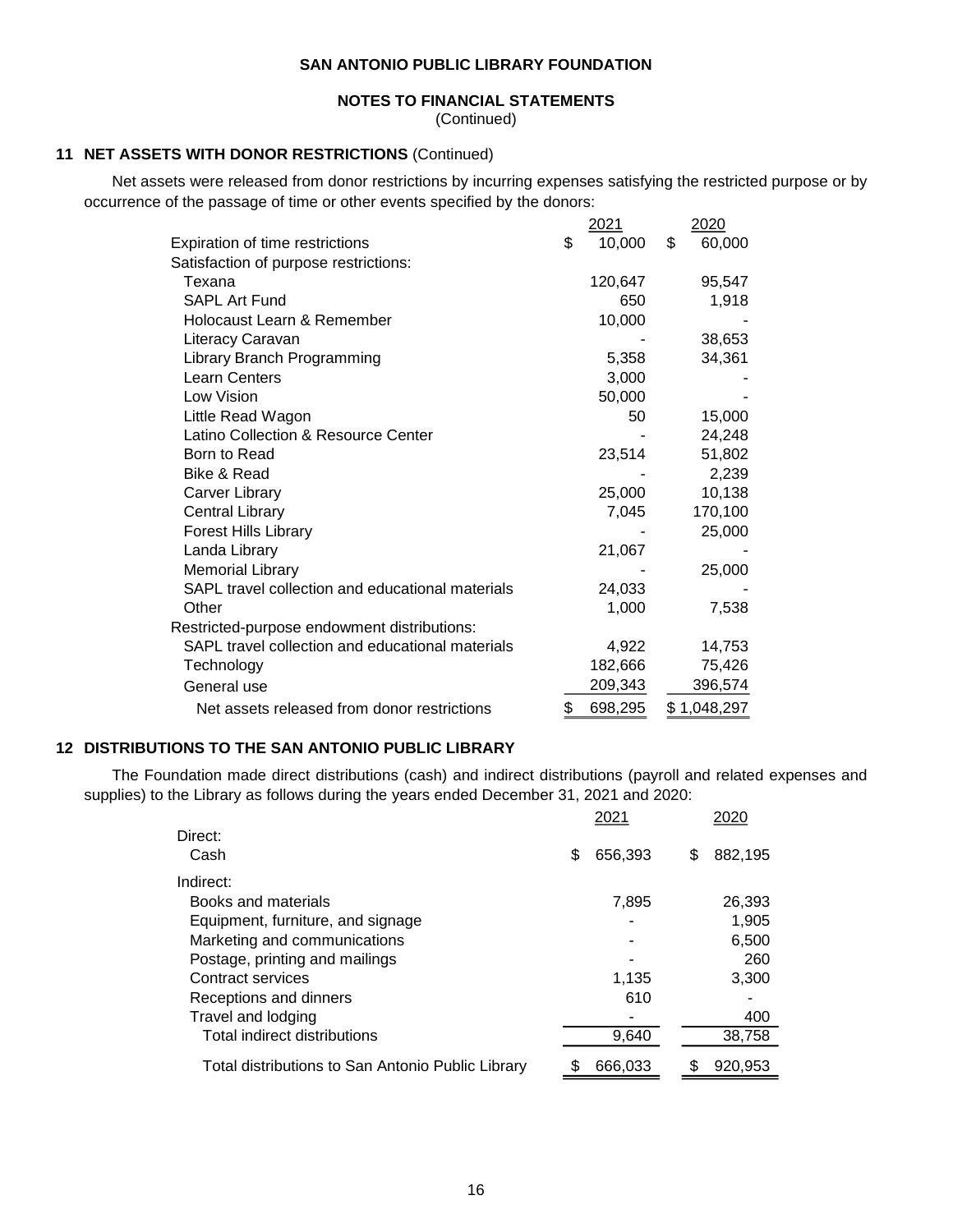## **NOTES TO FINANCIAL STATEMENTS**

(Continued)

## **13 EMPLOYEE BENEFIT PLAN**

The Foundation has a defined contribution 403(b) plan (the Plan) for eligible employees. Eligible employees may contribute a percentage of their salary to the Plan. After completing one year of service, eligible full-time employees may receive an allocation of a discretionary employer contribution made by the Foundation. In recent years, the Foundation has chosen to make an employer contribution equivalent to 5% of a participant's salary. Employer contributions do not vest until an employee completes three years of service, at which time they become fully vested. Employer contributions amounted to approximately \$11,252 and \$3,833 for the years ended December 31, 2021 and 2020, respectively.

## **14 LIQUIDITY AND AVAILABILITY OF FINANCIAL ASSETS**

The following reflects the Foundation's financial assets as of the balance sheet date, reduced by amounts not available for general use because of contractual or donor-imposed restrictions within one year of the balance sheet date. Donor-restricted amounts that are available for use within one year for general purposes include amounts restricted for expenditure in the upcoming fiscal year. Accounts receivable are subject to an implied time restriction but are expected to be collected within one year, except for pledges and grants receivable that are due in future years.

| Cash and cash equivalents                                                  | 898,913     |
|----------------------------------------------------------------------------|-------------|
| Investments                                                                | 6,597,566   |
| Contributions receivable                                                   | 4,560       |
| Pledges and grants receivable, net                                         | 19,917      |
| Financial assets at year end                                               | 7,520,956   |
| Less those unavailable for general expenditure<br>within one year, due to: |             |
| Receivables due in more than one year                                      | (4, 917)    |
| Donor-restricted to expenditure for specific purposes                      | (1,075,998) |
| Board-designated to maintain as endowment                                  | (802, 473)  |
| Donor-restricted to maintain as endowment                                  | (4,468,584) |
| Financial assets available to meet cash                                    |             |
| needs for general expenditure within one year                              | \$1,168,984 |

The Foundation's endowment funds consist of donor-restricted endowments and funds designated by the board as endowments. Income from donor-restricted endowments is restricted for specific purposes, with the exception of the amounts available for general use. Donor-restricted endowment funds are not available for general expenditure. Although the Foundation does not intend to spend from board-designated endowment funds, those amounts could be made available if necessary.

As part of the Foundation's liquidity management, it invests cash in excess of operating requirements in a variety of short-term investments. At December 31, 2021, the Foundation had financial assets available to meet cash needs for general expenditure within one year that were equivalent to roughly 334 days of average operating expenses.